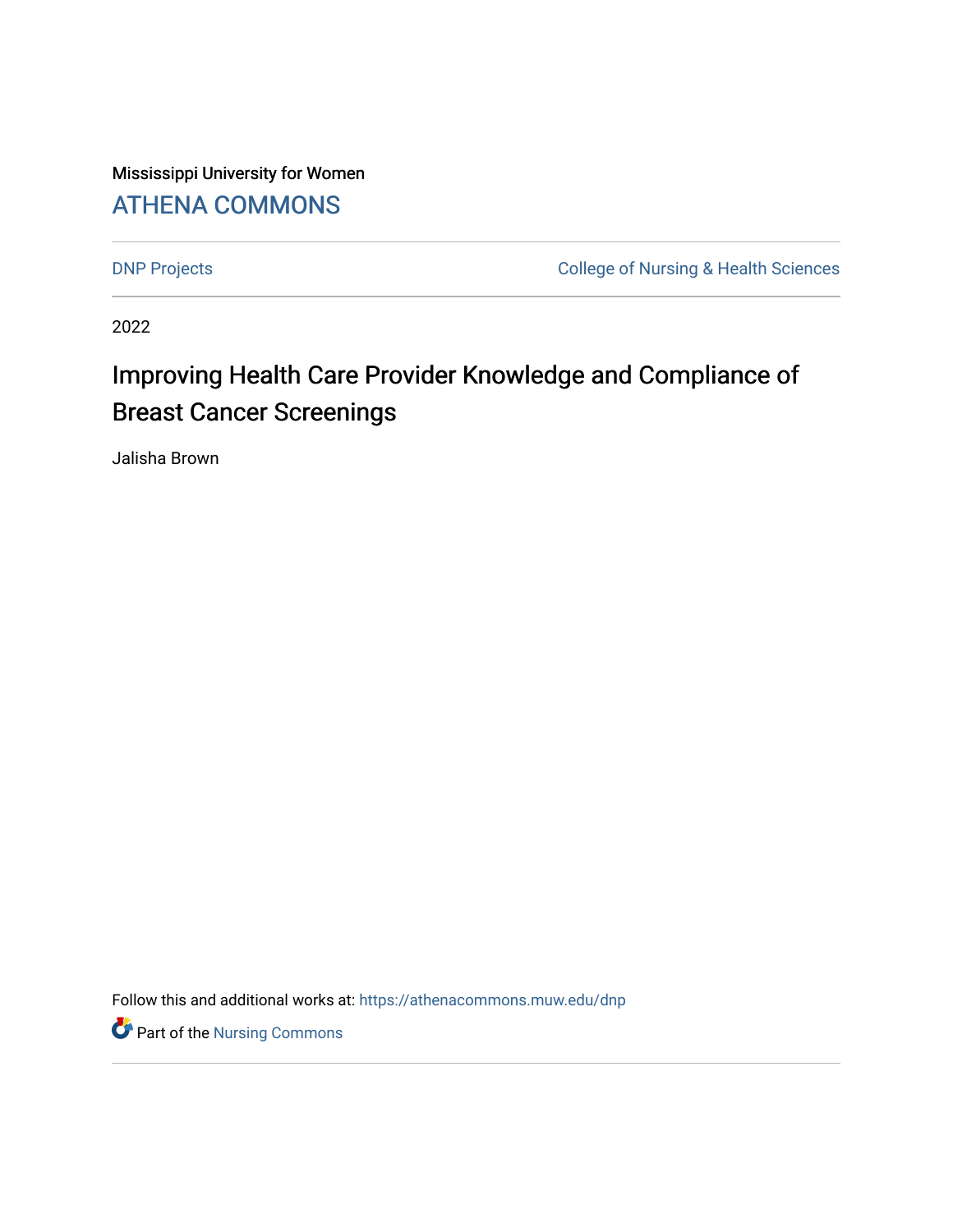#### **IMPROVING HEALTH CARE PROVIDER KNOWLEDGE AND COMPLIANCE**

#### **OF BREAST CANCER SCREENINGS**

Jalisha Brown, FNP-C

Mississippi University for Women

March 1, 2022

A DNP project was submitted to the faculty of the College of Nursing in partial fulfillment of the requirements for the degree of Doctor of Nursing Practice in the graduate college at Mississippi University for Women, COLUMBUS, MISSISSIPPI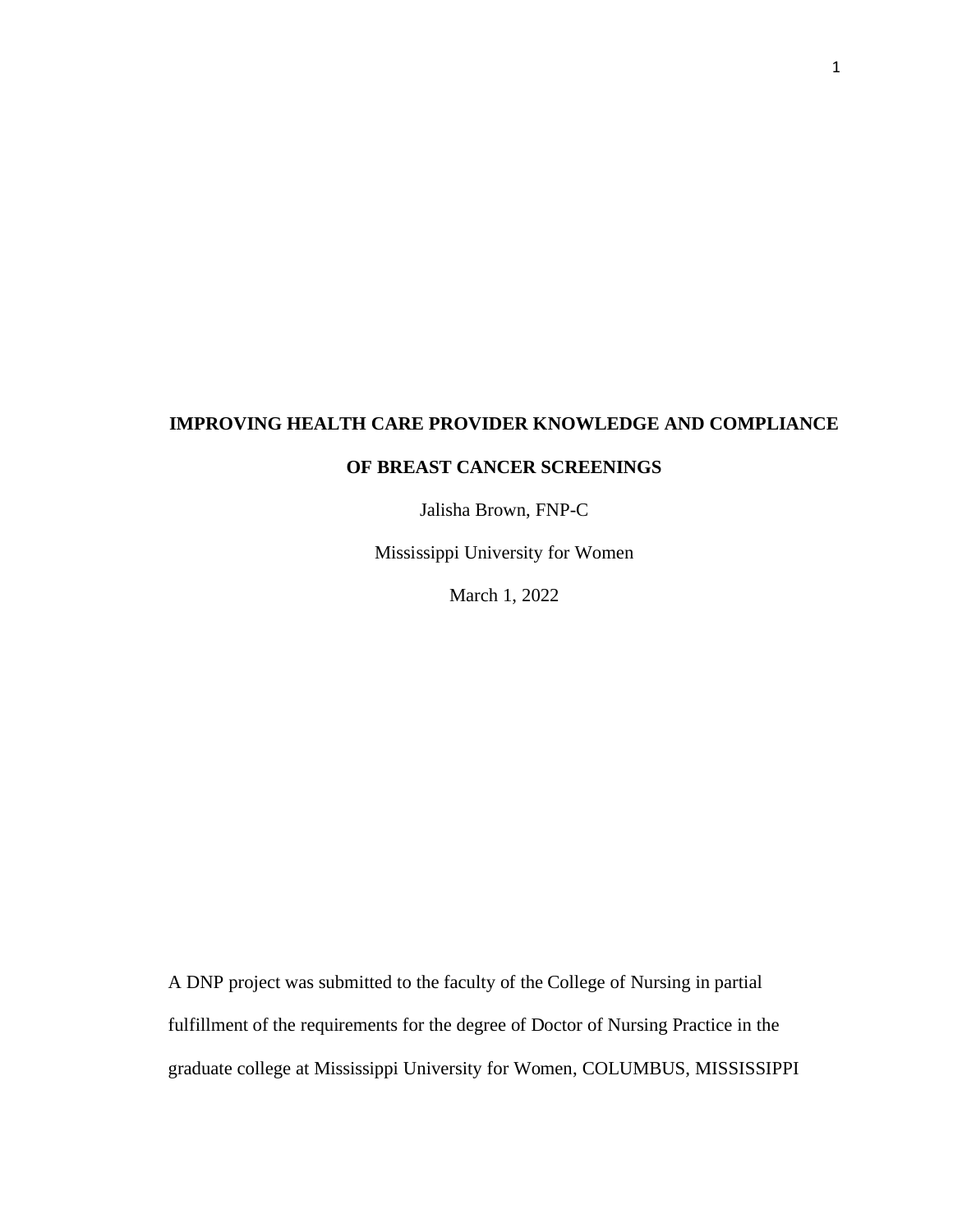Graduate Committee Approval

The Graduate Committee of Jalisha Brown hereby approves his/her research project as meeting partial fulfillment of the requirements for the Degree of Doctor of Nursing Practice

Date\_\_\_\_\_\_\_\_\_\_\_\_\_\_\_\_\_\_\_ Approved\_\_\_\_\_\_\_\_\_\_\_\_\_\_\_\_\_\_\_\_\_\_\_\_\_\_

Chair

Approved:

Director of Graduate Studies

\_\_\_\_\_\_\_\_\_\_\_\_\_\_\_\_\_\_\_\_\_\_\_\_\_\_\_\_\_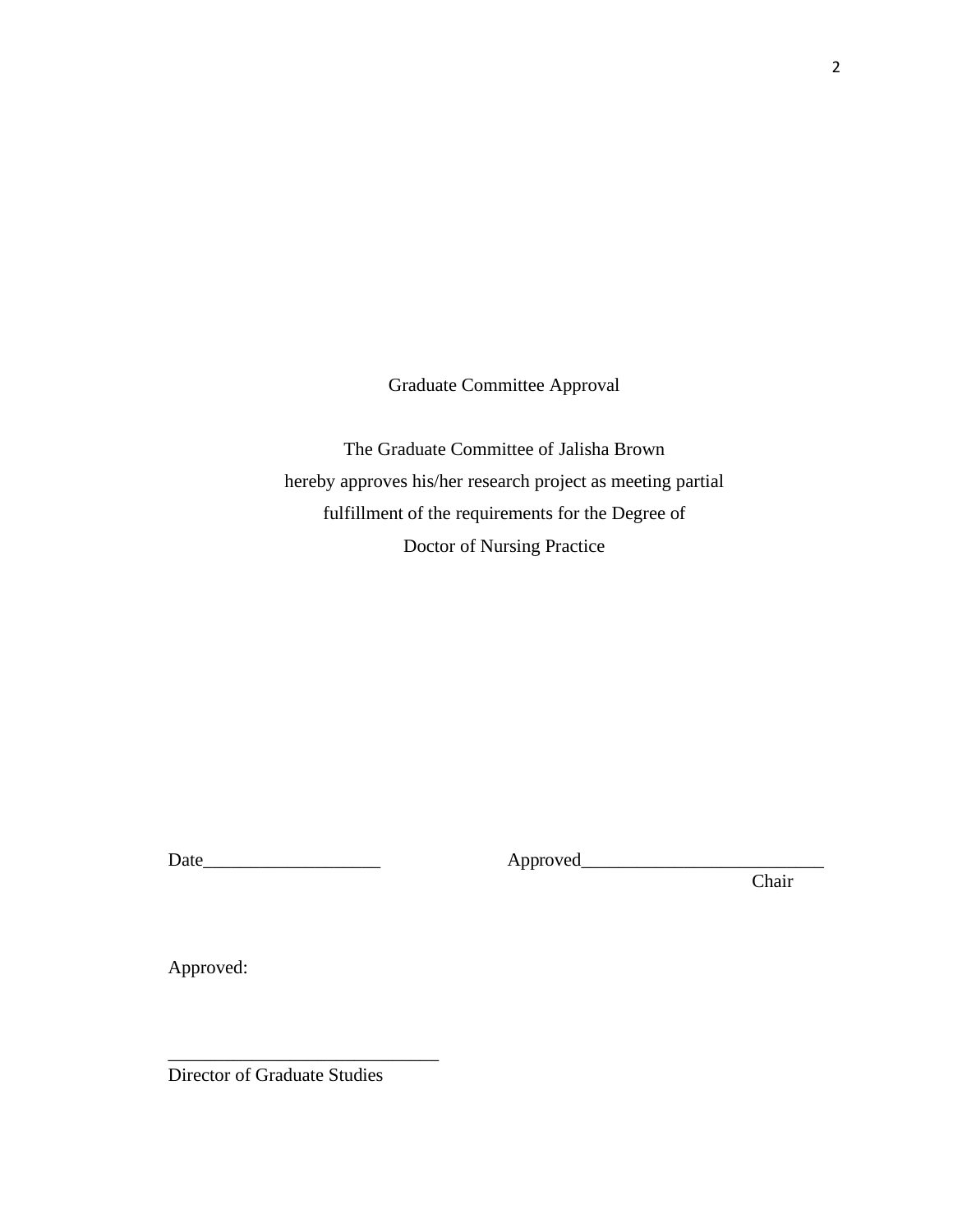Copyright © 2022 Jalisha Brown

All rights reserved. No part of this work may be reproduced, stored in a retrieval system, or transmitted, in any form or by any means, electronic, mechanical, photocopying, recording or otherwise, without the author's prior written permission.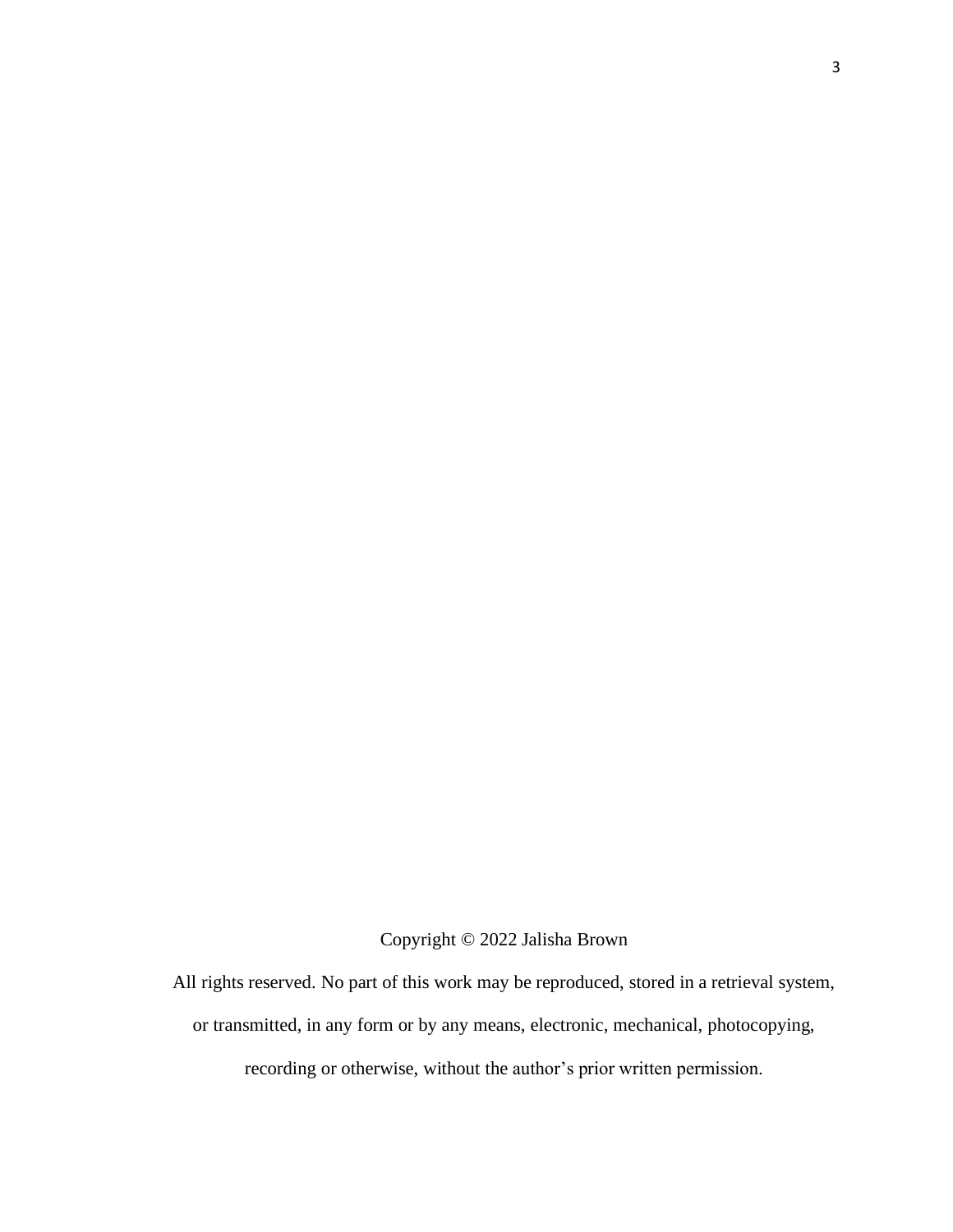# **IMPROVING HEALTH CARE PROVIDER KNOWLEDGE AND COMPLIANCE OF BREAST CANCER SCREENINGS**

Jalisha Brown, FNP-C

Mississippi University for Women, 2022 Supervising Faculty: Dr. Alena Groves

#### **Abstract**

Breast cancer is the leading cause of cancer death in women worldwide. Different tests are used to detect breast cancer including mammograms, breast ultrasound, and breast MRI. Using screening mammography for breast cancer continues to be the most effective way to detect breast cancer in its early stages for better treatment outcomes. This Doctor of Nursing Practice (DNP) project aimed to determine if healthcare providers find that education regarding evidence-based guidelines for breast cancer screenings, increased knowledge, and compliance, and prompt a self-reported practice change. Participants were emailed a description of the project along with a pretest. The educational session was recorded via Zoom and uploaded to YouTube for participants to view due to the restrictions and limitations on hosting in-person sessions because of COVID-19. Immediately following the session, participants completed the posttest. Participants were given one to two months to implement changes in their clinical practice before the administration of a self-report practice change questionnaire.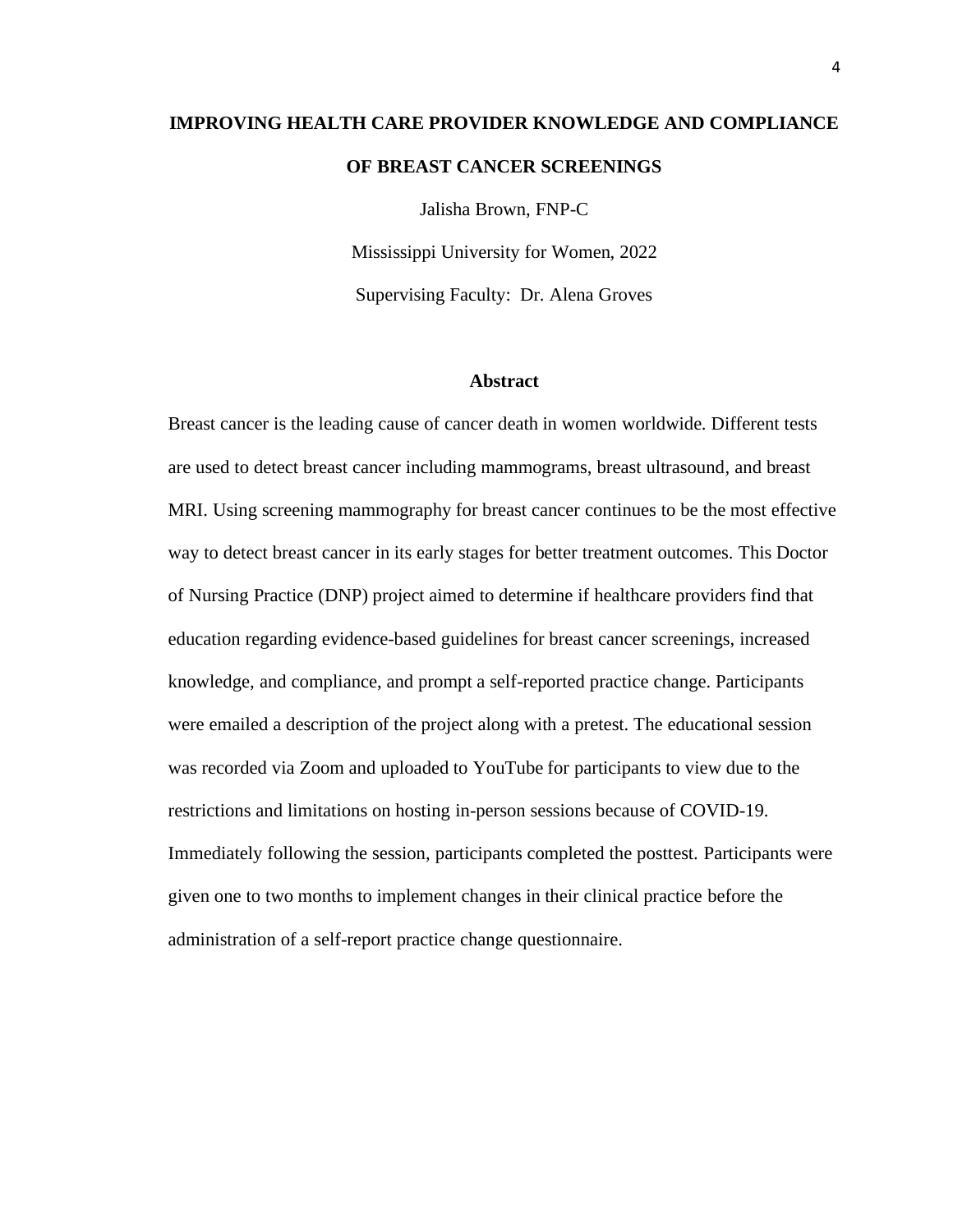#### **DEDICATION**

I dedicate this project to God and my family. God, you have heard my cries and prayers, although I fall short of your glory every day, you continue to pick up and place me on the right path. To my husband Antione, thank you for your unconditional love, sacrifices, and words of encouragement throughout my educational journey. I have spent the majority of the time we've been together in school. Every time I would tell you that I am going back to school you always say, "Go ahead baby, I know you'll do great". This is the end, I promise. To Bayleigh, thank you for being the light on my darkest days as well as giving me the motivation to strive for greater. I hope that someday you will follow in my footsteps. Family, thank you for your endless support throughout the past two years. There have been two of the most challenging yet rewarding years of my life. We did it!!

Most of you were my MSN classmates to my fellow DNP classmates, and we have grown close over the last three years. I know the struggle has been real but is finally finished. I will truly miss every last one of you. I hope you continue to be the excellent healthcare providers you are. Thank you for sticking it out with me this past two years!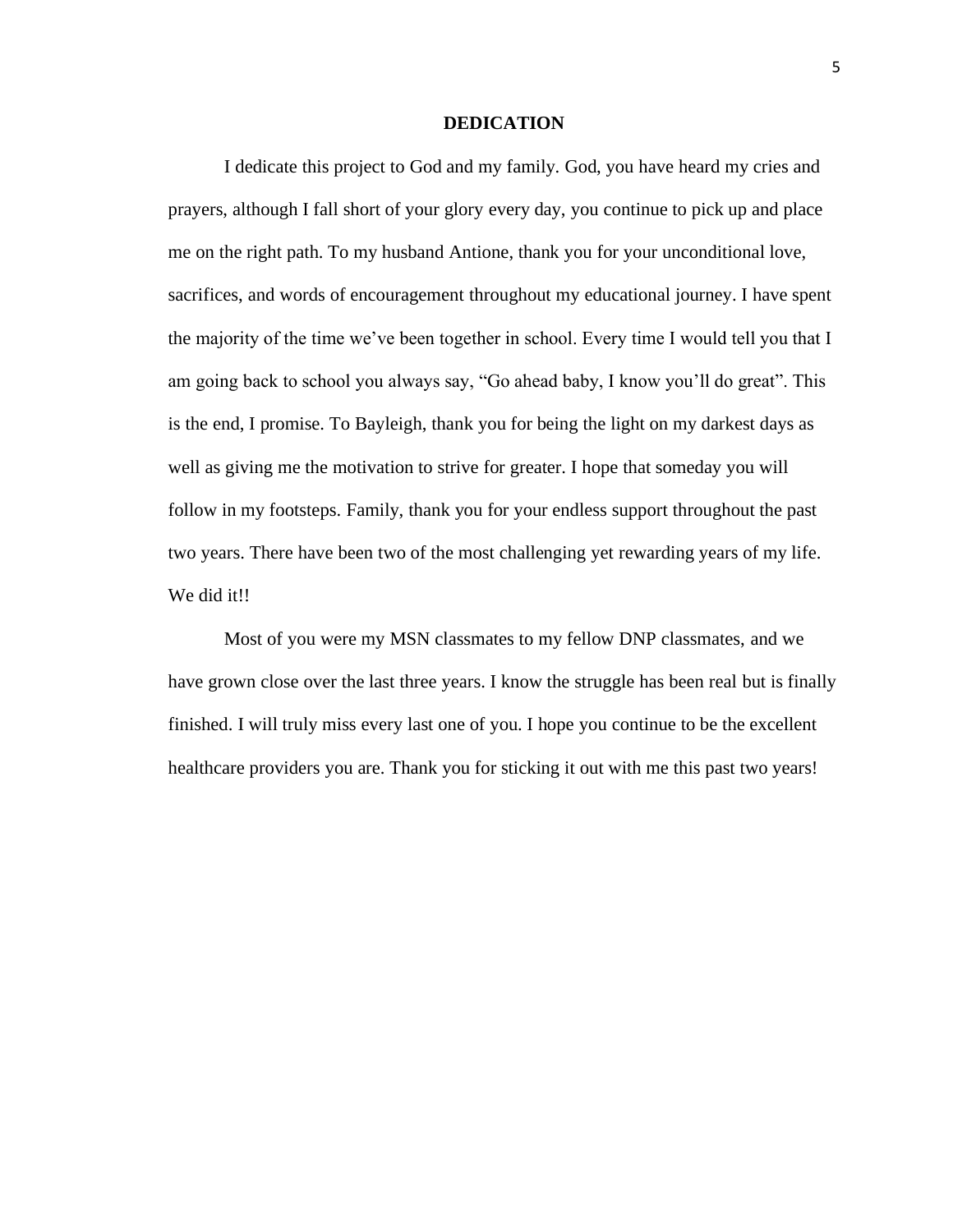#### **ACKNOWLEDGEMENTS**

I would like to express sincere gratitude to my project chair, Dr. Alena Groves. Thank you for your guidance, patience, and immense knowledge. The W has been my home since I started the BSN program in 2016. I would like to express sincere appreciation to the entire Department of Graduate Nursing for allowing me to continue my studies at The W. I would like to thank Dr. Carey McCarter for inspiring me to do this project, you are missed.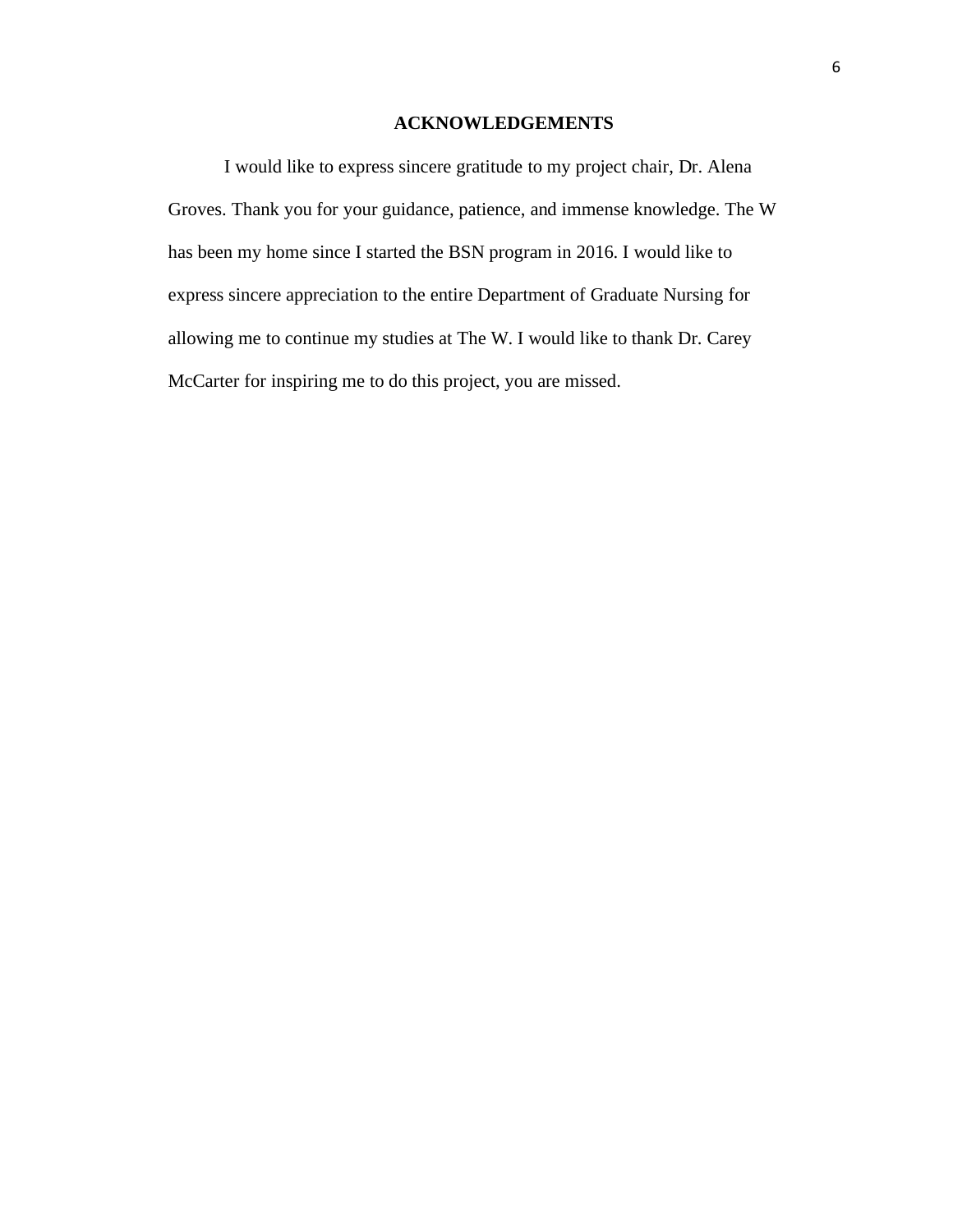## **TABLE OF CONTENTS**

| Utilization of Six Sigma DMAIC Framework in the Project 19 |
|------------------------------------------------------------|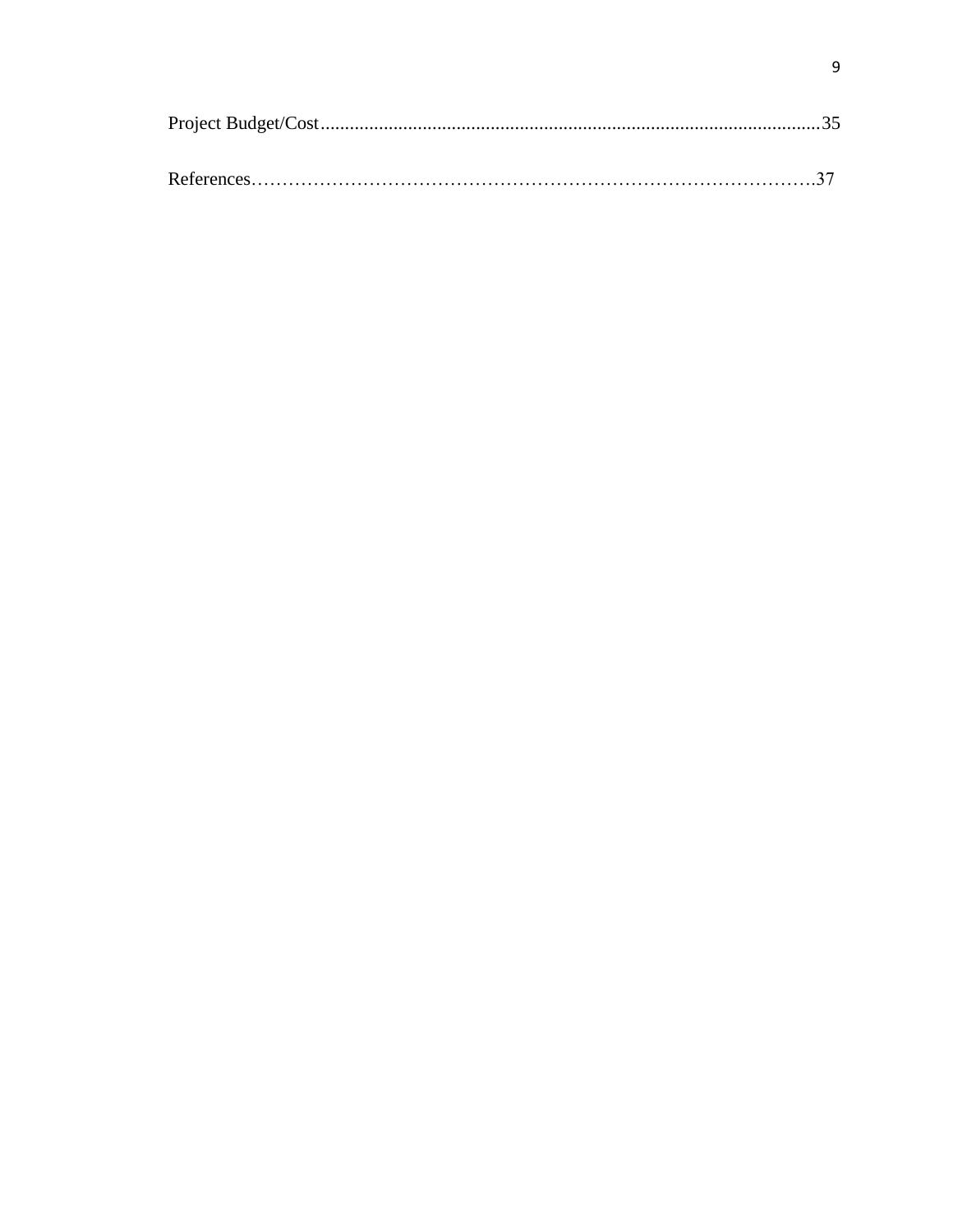### **LIST OF FIGURES**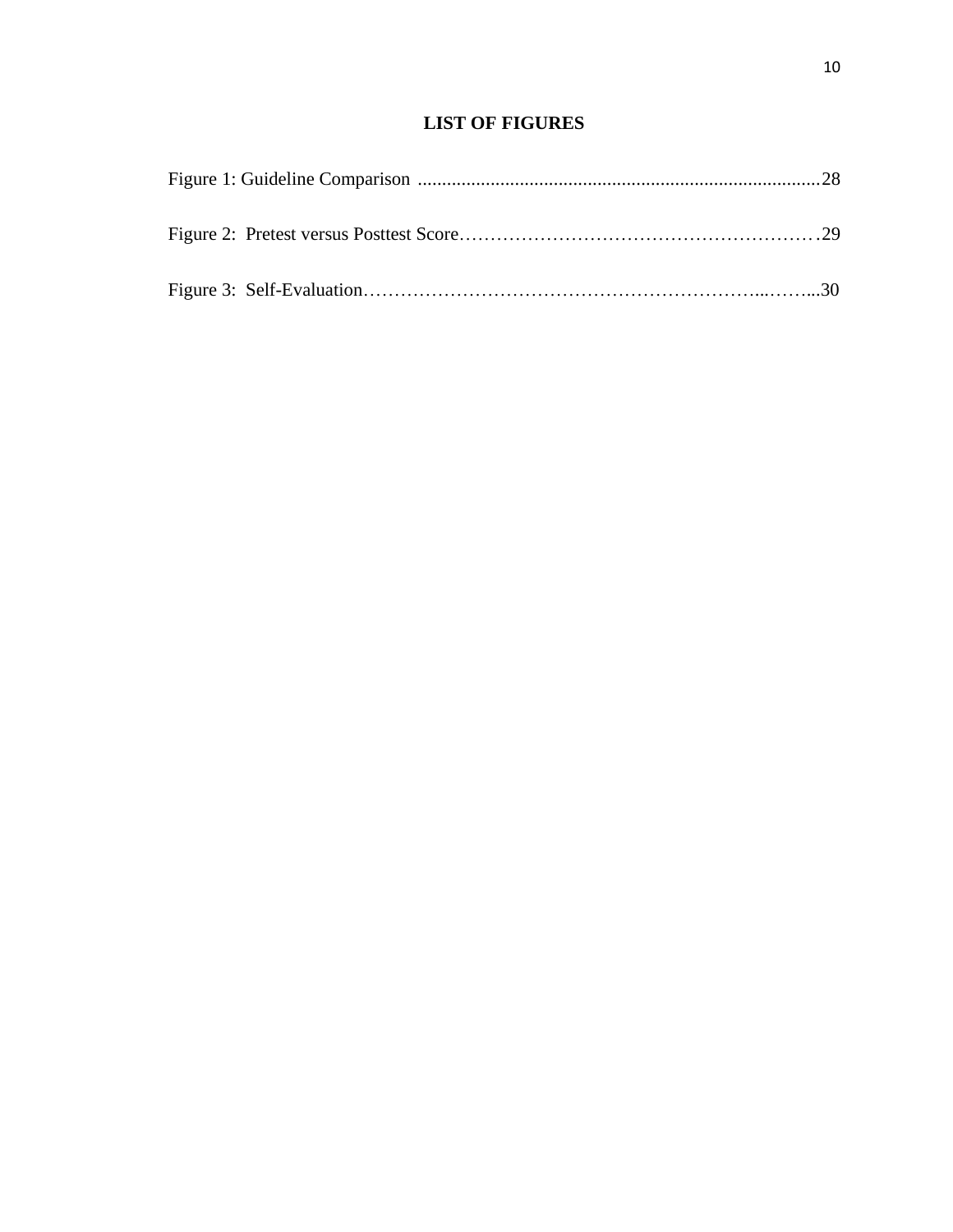## **LIST OF APPENDICES**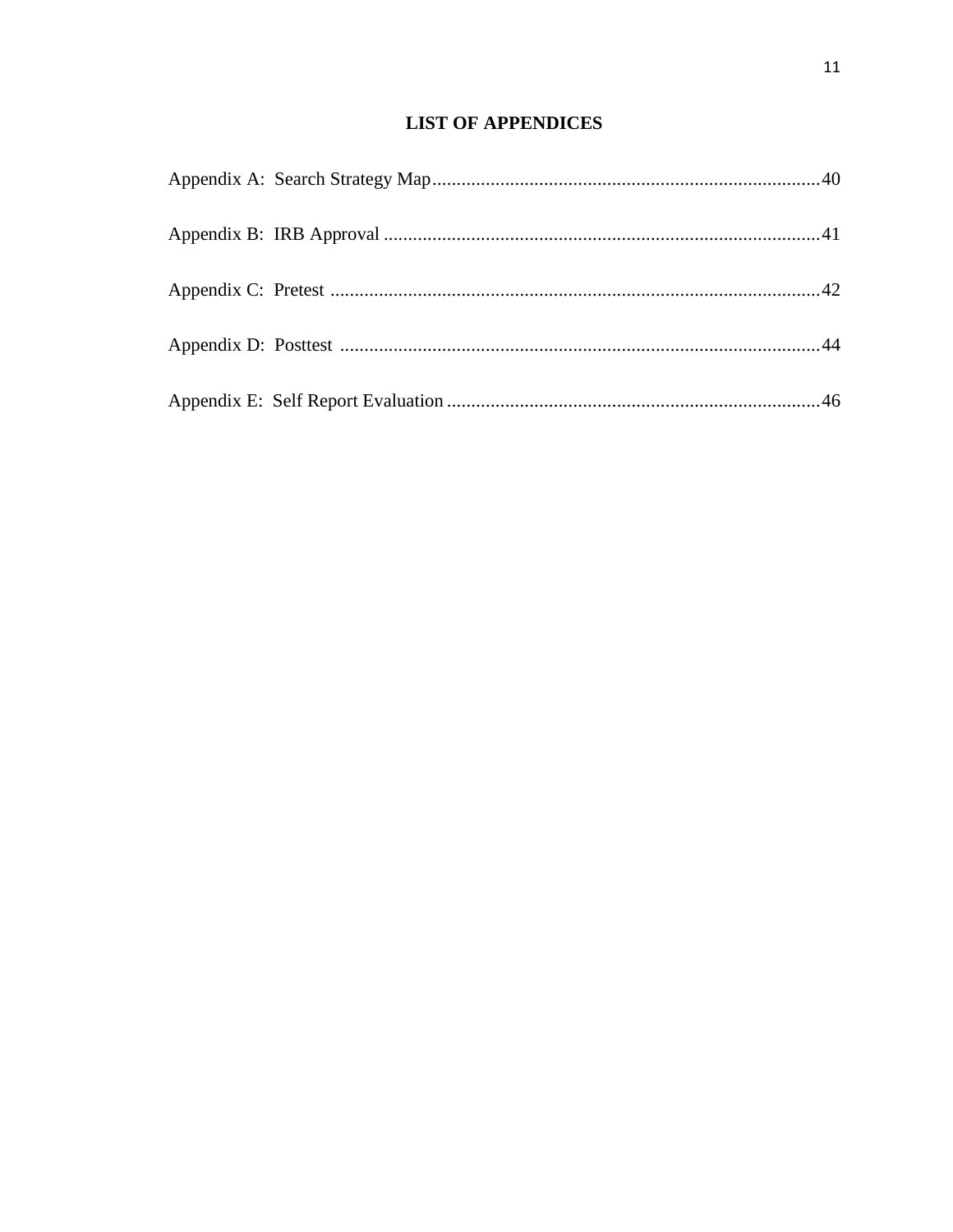## **IMPROVING HEALTH CARE PROVIDER KNOWLEDGE AND COMPLIANCE OF BREAST CANCER SCREENINGS**

Breast cancer is a form of cancer that occurs in the breasts, and it is the most common cancer diagnosed in women after skin cancer. It is an invasive type of cancer; each year in the United States, about 245,000 breast cancer cases are diagnosed in women and about 2,200 in men. About 41,000 women and 460 men in the U.S. die each year from breast cancer (CDC, 2019). The incidence of breast cancer is high in developed countries because of the increase in urbanization, increased life expectancy, and the adoption of western lifestyles. Prevention strategies have helped reduce risk, but they cannot eliminate the disease.

#### **Statement of Purpose**

The purpose of this Doctor of Nursing Practice (DNP) project was to improve the knowledge and compliance of health care providers with current evidence-based guidelines for screening of breast cancer in women/men with known risk factors. Healthcare providers must understand the critical screening practices, effective preventive strategies, and interventions to improve breast cancer screening rates. Focusing on a patient's and provider's level of health literacy and health beliefs are essential criteria to include in any initiative aimed at improving breast cancer screening rates (WHO, 2020). Additionally, clinicians must not assume all women understand the importance of early detection of breast cancer nor that they are aware of guidelines and recommendations. Healthcare providers are powerful in influencing women toward timely screenings and emphasizing life-saving measures through education and shared decision-making.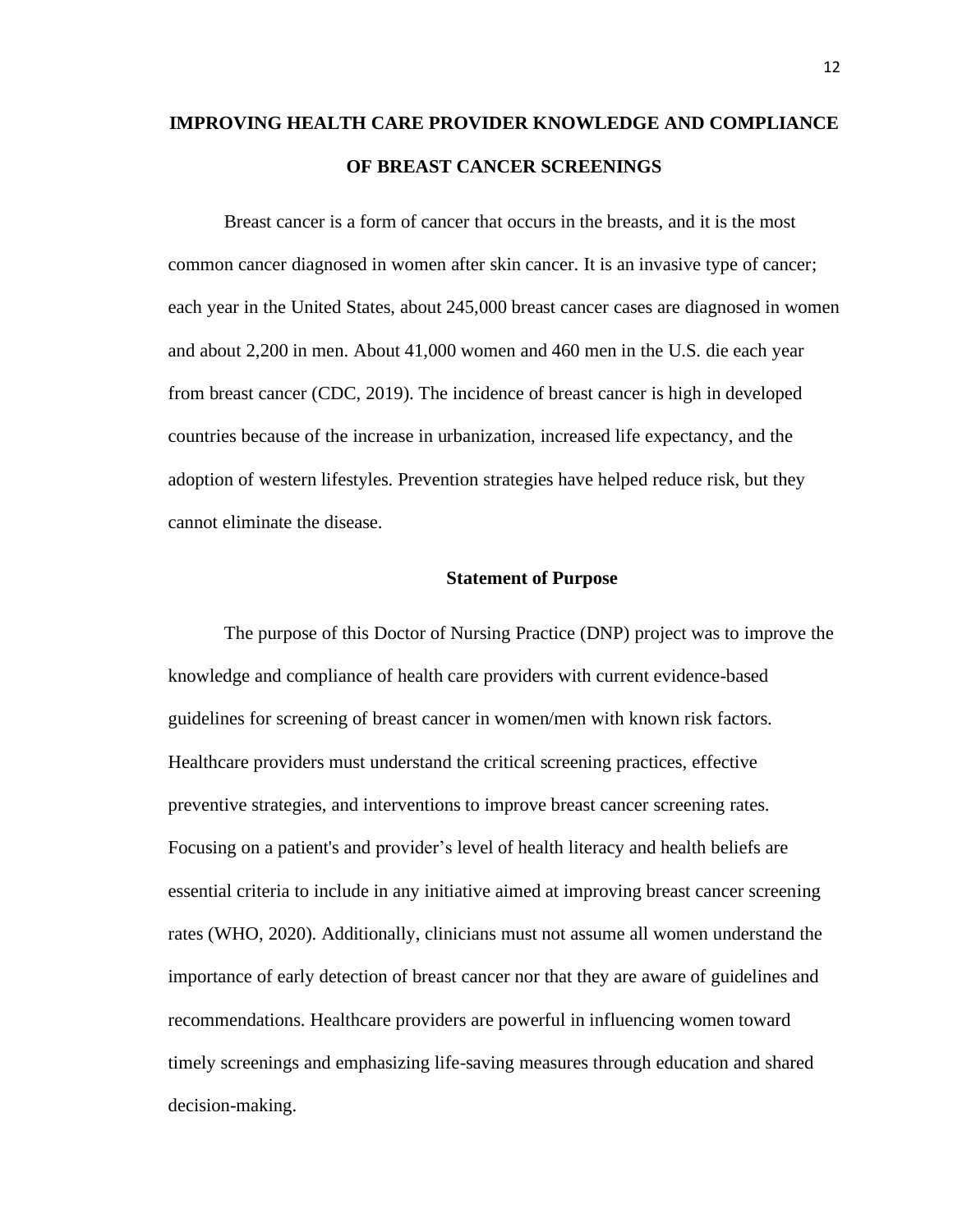#### **Background of the Problem**

In the United States, breast cancer continues to be the second most common cancer diagnosis in females, and the second leading cause of cancer death in women (CDC, 2019). Breast cancer is a significant problem because its incidence reflects changes in reproductive patterns; among those reproductive changes are delayed childbearing and having fewer children, which are known risk factors for breast cancer (*uscs data visualizations* n.d.). In developing countries, breast cancer has increased adverse effects because the diagnosis is not made until the late stages.

#### **Project Background**

When further investigating breast cancer screenings and guidelines, the current researcher found that population-based cancer surveillance began in situ, and invasive breast cancer incidence and the first yearly recommended mammogram started in 1976 for women 50 years and over (WHO, 2019). In situ breast cancer incidence rates rose rapidly during the 1980s and 1990s primarily because of increases in mammography screening (Bevers, 2018). Radhakrishnan et al. (2017) conducted a national survey of primary care providers about their breast cancer screening (BCS) practices and found that physicians primarily trusted BCS recommendations from The American Cancer Society, The American College of Obstetricians and Gynecologists, and The United States Preventive Services Task Force. Each of these guidelines endorses different initial screening ages, ongoing screening frequency, and age at which to discontinue mammography. There is a need to improve providers' knowledge and compliance with breast cancer screening guidelines to improve the health outcomes for the affected populations (WHO, 2020).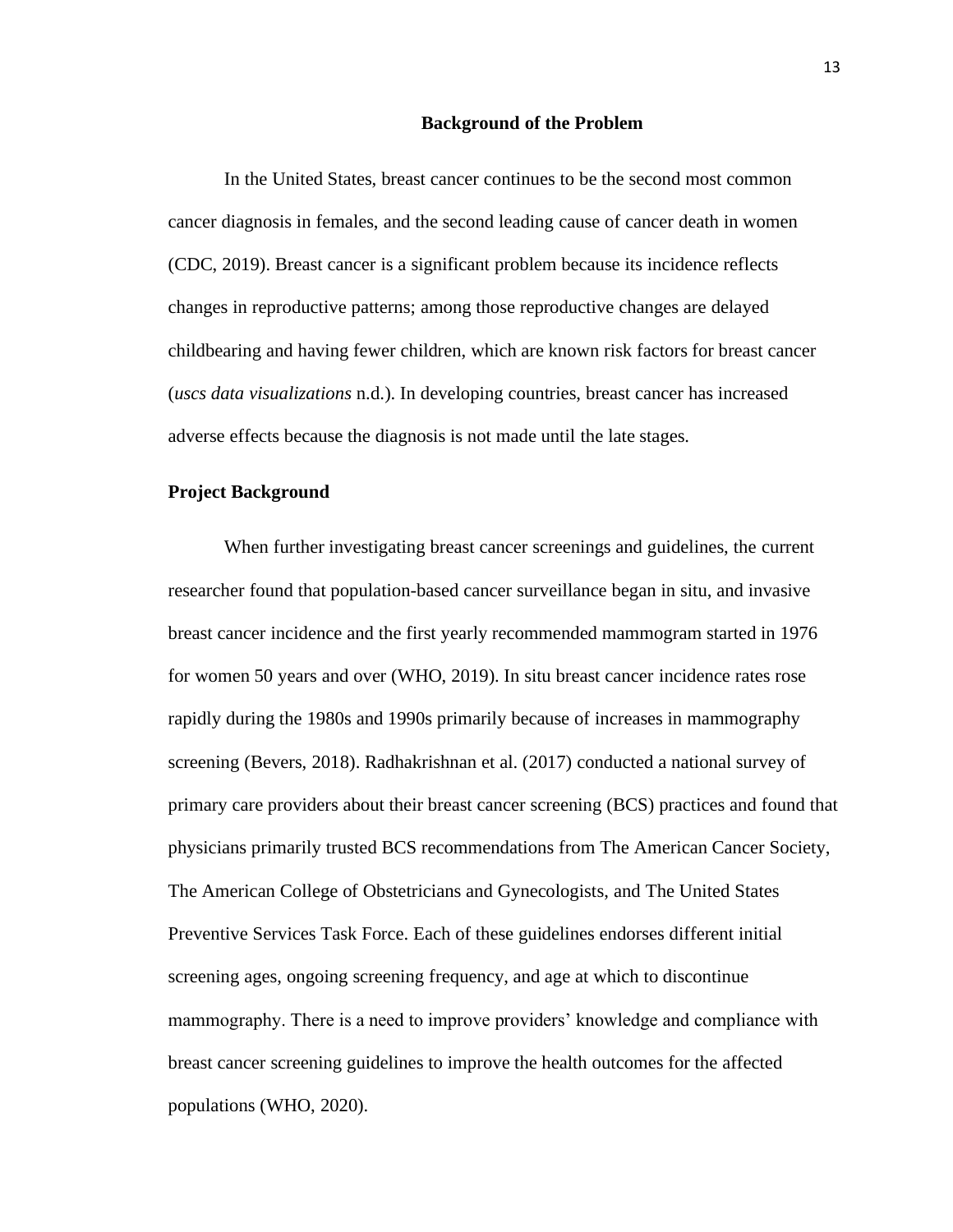#### **Problem Statement**

Breast cancer screening encompasses a range of recommendations and interventions including breast awareness (BA) and self-breast exams (SBE), clinical breast exams (CBE), family history intake, screening mammography, and other imaging techniques. Together, these interventions aid in detecting breast cancer in its earliest form, usually before women notice signs or symptoms; ideally, these detectors protect against the spread of the disease. Early detection is key in decreasing mortality related to breast cancer and experts agree screening mammograms remain the single most effective intervention in achieving this ("Practice Bulletin No. 179 Summary," 2017).

The current problem is that women continue to die from breast cancer each year. At the project site, there is a diverse population of women seeking health care who are of age for having a screening mammogram. Currently, there are no protocols in place at this project site to screen these women to determine their risk for acquiring breast cancer. Furthermore, there is limited patient education given by clinic providers regarding risk factors, prevention, and early detection. Therefore, the purpose of this DNP project is to improve the knowledge deficit and compliance of health care providers.

#### **Objectives of the Project**

The objectives of this project are to improve providers' knowledge, skills, and attitudes towards breast cancer screenings. Providers may find it challenging to keep up with all the guidelines and changes throughout the years. Given the various guidelines, there remains confusion among providers, about which guideline is best and when to start screening. "There is a considerable debate about the risks of mammography screening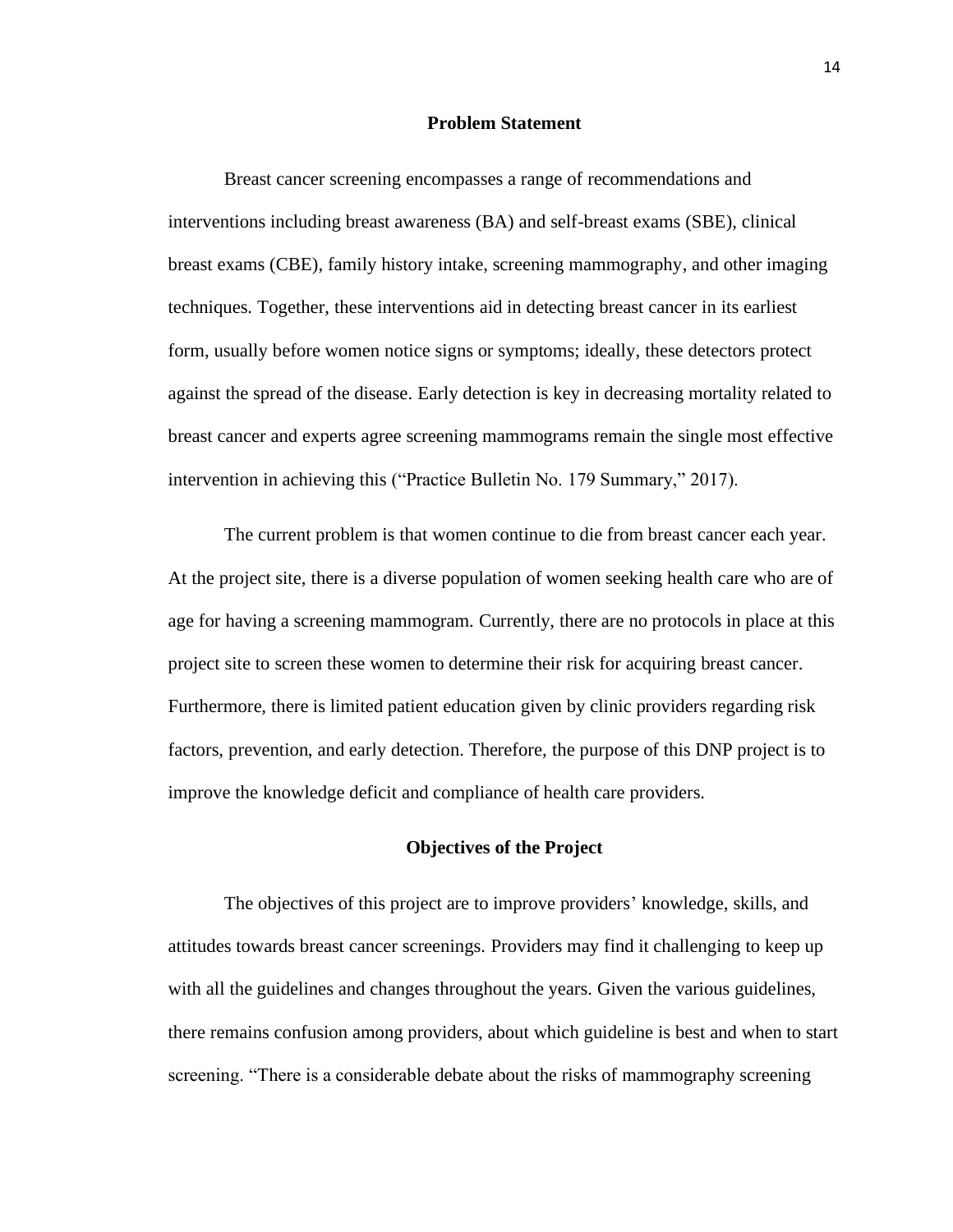causing 'harm' to women in their forties that could lead to increased false positives requiring additional imaging, the risk of radiation-induced breast cancer from the cumulation of mammography, the potential for overdiagnosis, and additional psychological stress" (Nelson et al., 2016). The goal of this project is to provide meaningful evidence and recommend specific changes that may be considered to increase provider use of suggested breast cancer screening guidelines. In addition, the providers will gain an understanding of using current breast screening recommendations.

#### **PICOT Question**

Will the implementation of an educational session regarding breast cancer screening guidelines improve health care provider knowledge and compliance with breast cancer screening guidelines, and prompt a self-reported practice change?

#### **Definition of Terms**

For this study, several terms were defined as they apply to this study. The theoretical and operational definitions follow, respectively.

#### **Breast Cancer Screenings**

*Theoretical.* The CDC defines breast cancer screenings as checking a woman's breast for cancer before there are signs or symptoms. (Centers for Disease Control and Prevention [CDC], 2021)

*Operational.* This study defines breast cancer screenings as any imaging, ultrasound, MRI, x-ray, clinical or self-breast exam to detect signs of breast cancer.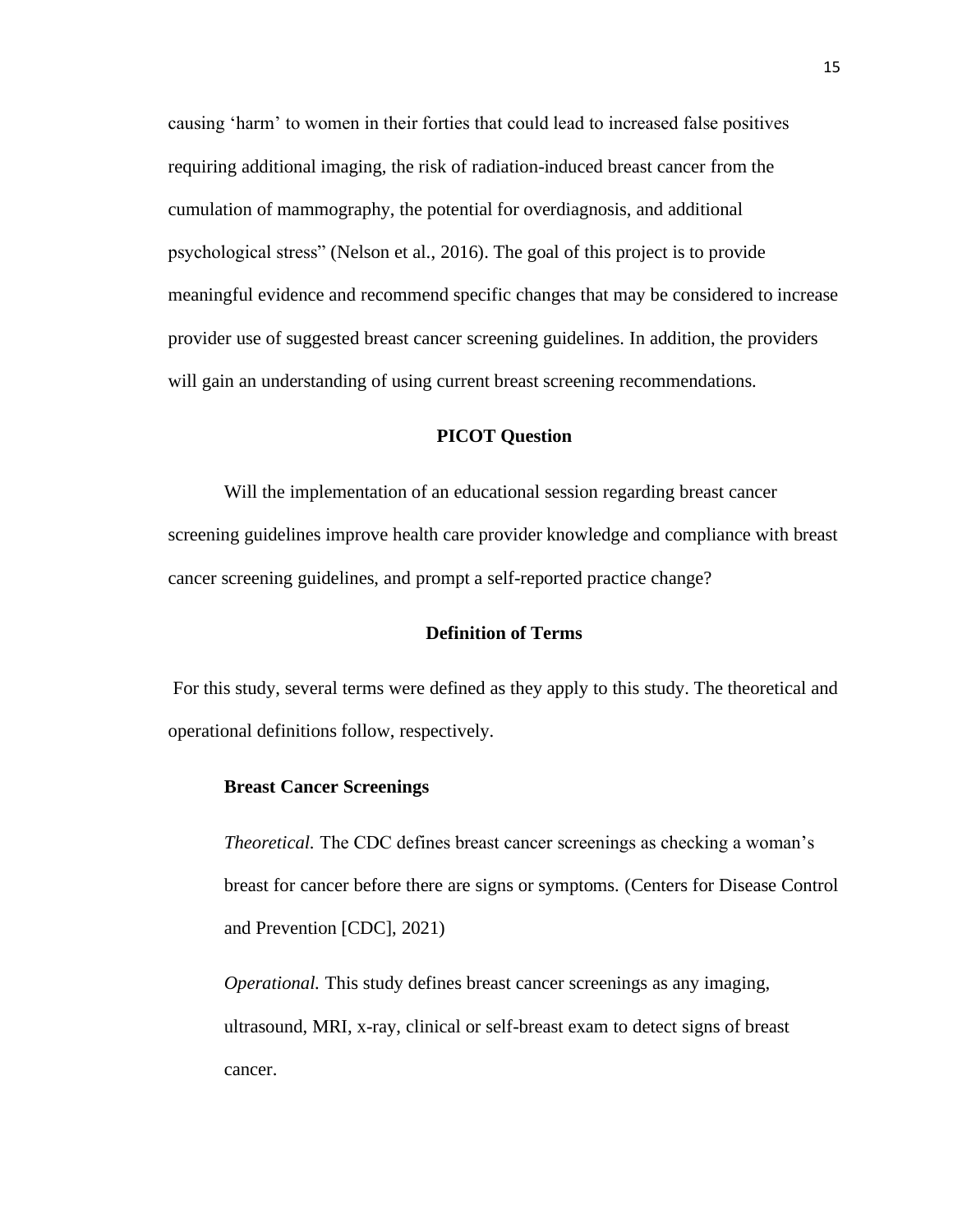#### **Health care providers**

*Theoretical.* Taber defines the health care provider as a professional who gives health care services or an institution that supervises the rendering of such services (Health Care Provider, n.d.)

*Operational.* This study defines the primary care provider as a Doctor of Medicine, Doctor of Osteopathic Medicine, physician's assistant, or a nurse practitioner in a clinical setting who provides health care to patients that can develop breast cancer.

#### **Knowledge**

*Theoretical.* Webster defines knowledge as facts, information, and skills acquired by a person through experience or education, the theoretical or practical understanding of a subject (Definition of Knowledge, n.d.)

*Operational.* This study defines knowledge as awareness gained through an educational program of breast cancer screenings

#### **Compliance**

*Theoretical.* Webster defines compliance as the action or fact of complying with a wish or command (Definition of Compliance, n.d.)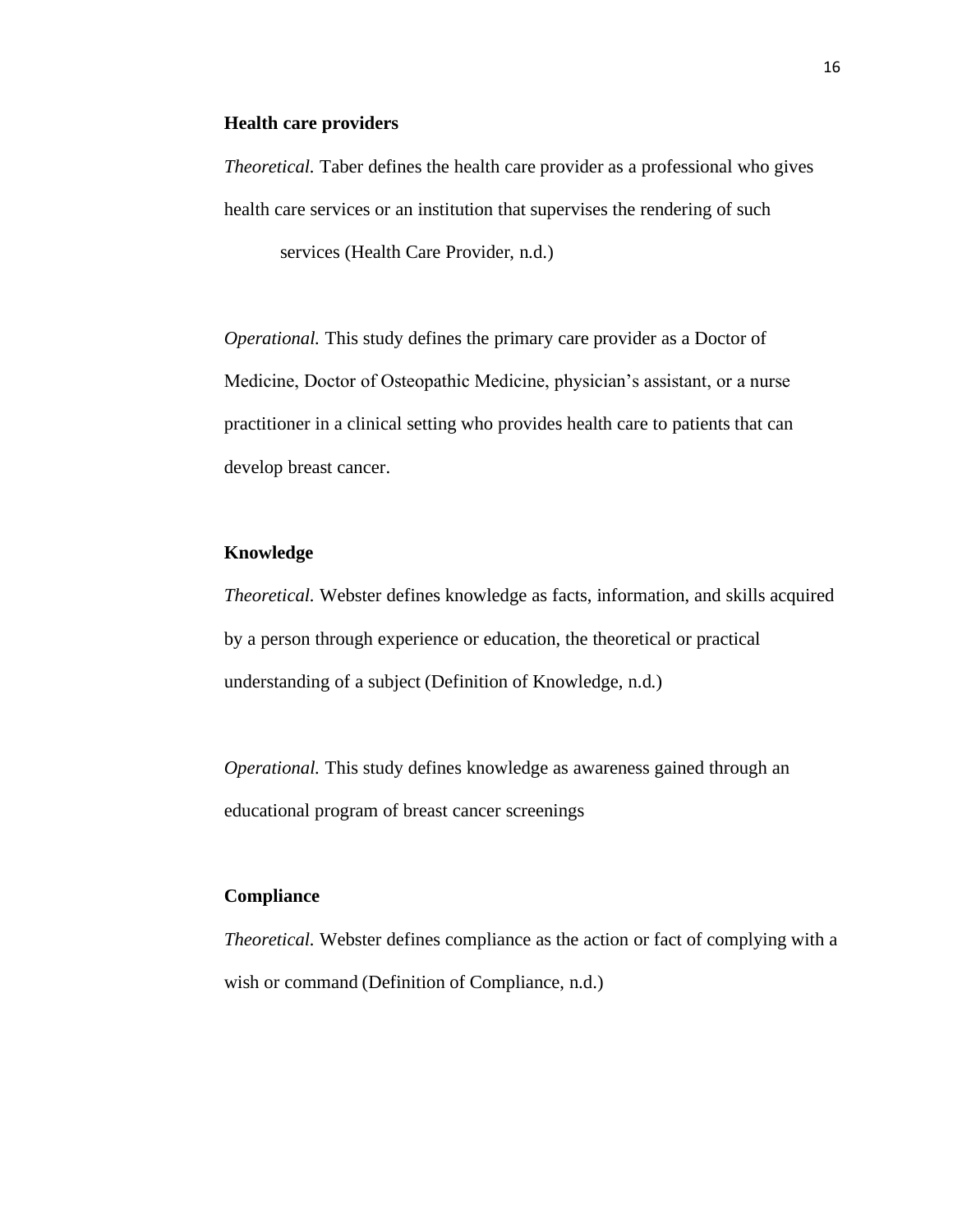*Operational.* This study defines compliance as following or obeying breast cancer screening guidelines set forth by a credible organization

#### **Guidelines**

*Theoretical.* Webster defines guidelines as an indication or outline of policy or conduct (Definition of Guidelines, n.d.)

*Operational.* This study defines guidelines as statements that include recommendations, intended to optimize patient care, that are informed by a systematic review of evidence.

#### **Conceptual Framework**

To effectively implement a breast cancer screening educational program, it is vital to select a framework to shape the implementation process of the educational session regarding breast cancer screening guidelines to improve provider knowledge and compliance with breast cancer screening guidelines. For this project, the selected framework is the Six Sigma DMAIC (Define, Measure, Analyse, Improve, Control) framework to guide the development, implementation, and evaluation. The Six Sigma DMAIC framework is a data-driven problem-solving approach that ensures quality improvement throughout the implementation process. Research has indicated that this theoretical framework has been associated with positive outcomes in the healthcare sector by ensuring continuous improvement in the planning, implementation, and evaluation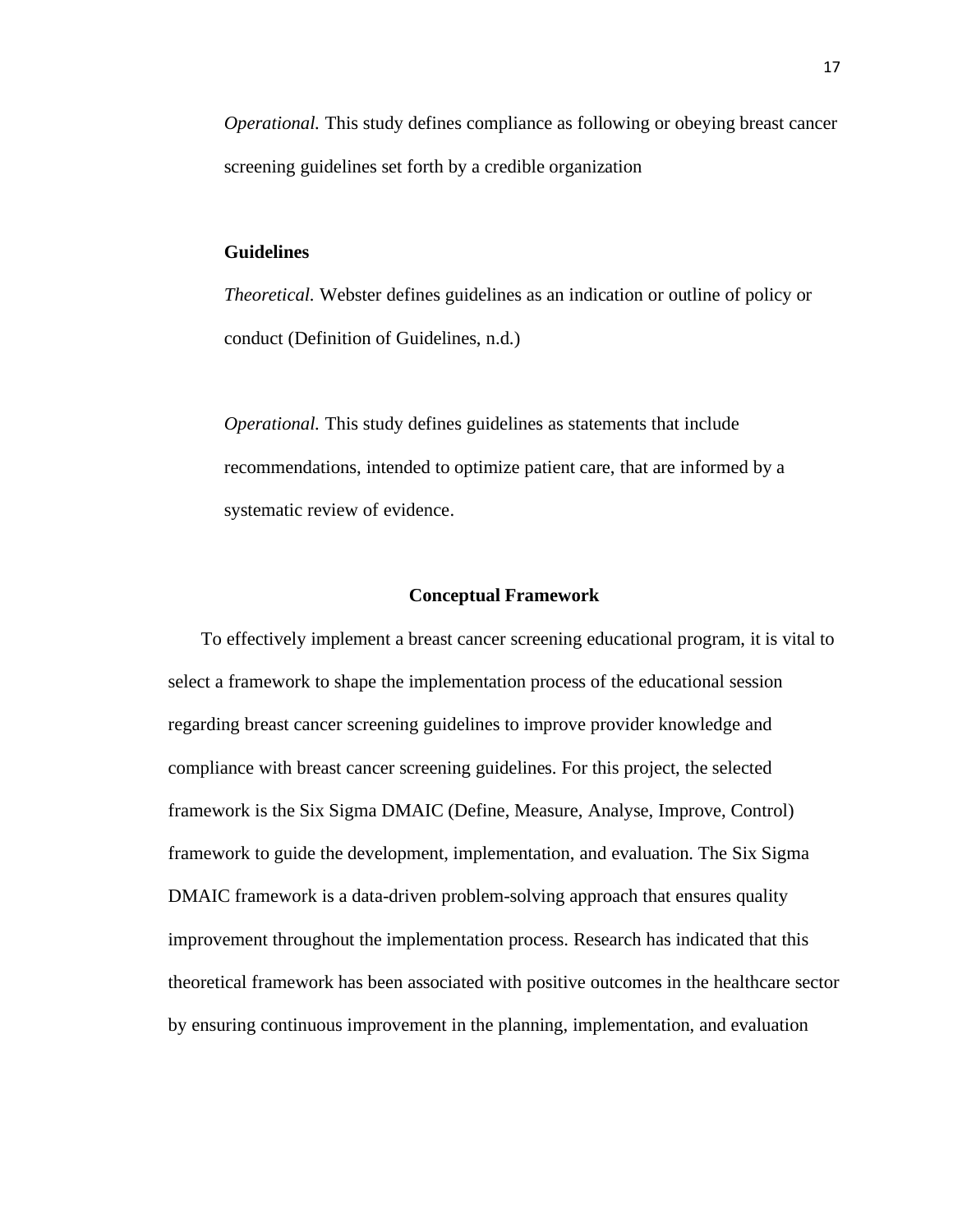phases of various interventions (Tolga Taner et al., 2007). It is important to describe the five interconnected phases of the approach to understanding its inner working:

- **Define-** This phase involves the process of identifying the nature of the problem, the improvement activity, and the goals and desired outcome of the proposed activity. This phase decodes the general overview of the situation at hand.
- **Measure-** This phase is a performance assessment phase. It involves monitoring the process map to determine its ability to meet the intended goals and objectives. This phase can provide feedback on aspects of the process that should be readjusted.
- **Analyze-** This phase utilizes statistical analysis to formulate a causal effect relationship. The root causes of performance variations are analyzed and appropriate measures are taken to improve the process.
- **Improve-** This phase relies on the previous phase and involves developing a plan to eliminate the root causes of variations. It involves comparing alternative remedies and selecting the most appropriate one to increase the effectiveness of the process.
- **Control-** This phase involves the process of taking charge of the process to breed sustainability and ensure the attainment of the goals. This process involves continuous monitoring to detect any factor that may jeopardize the process (Moran et al., 2020).

Overall, the Six Sigma DMAIC framework is a comprehensive approach that comprises interconnected phases. It presents a major advantage in ensuring sustained improvement. Besides, it allows for the identification and elimination of any factors that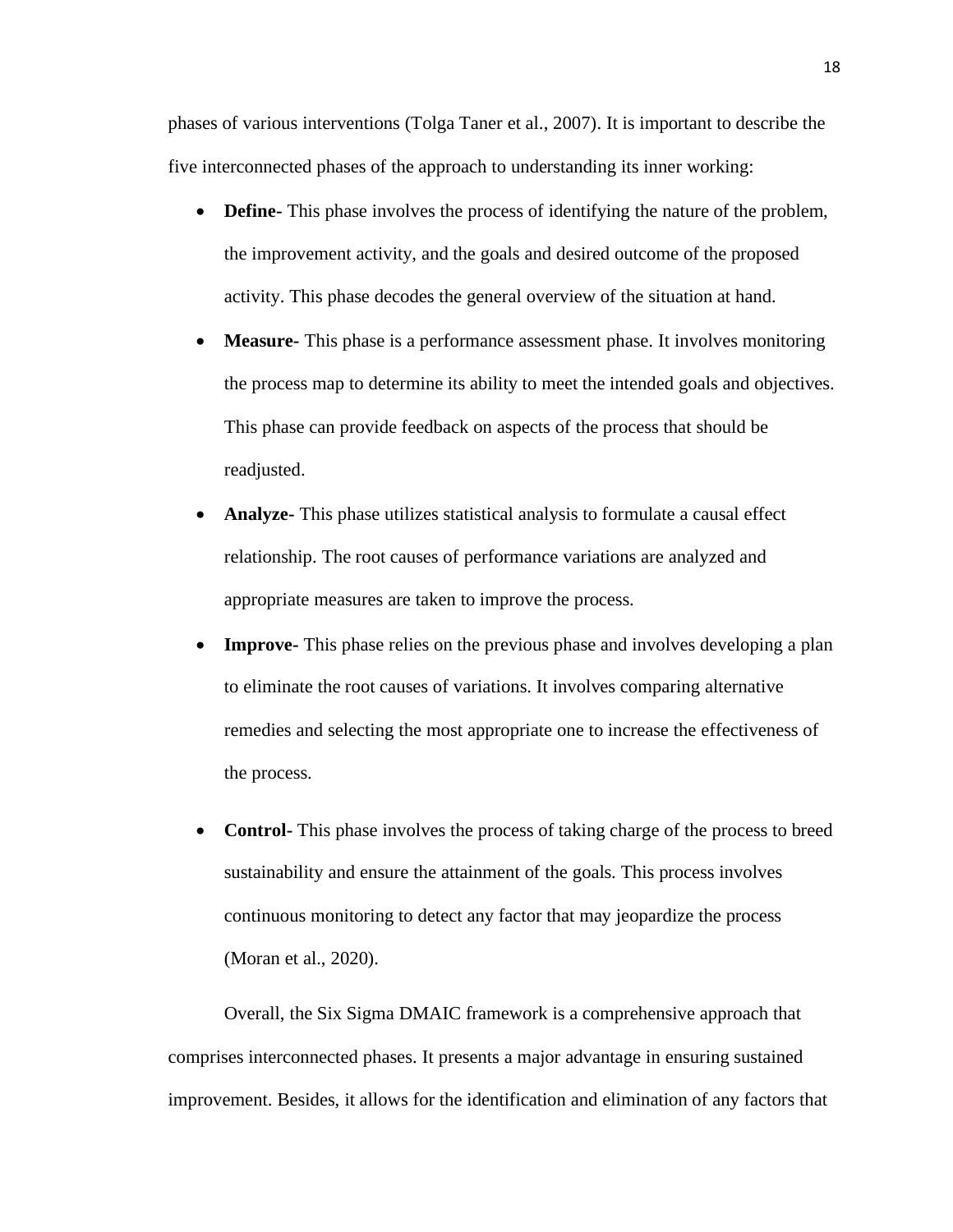may hinder the implementation process. It also allows the application of evidence-based practice to improve the process by identifying the most recent developments in the scientific world. Therefore, this provides adequate justification for its selection.

#### **Utilization of Six Sigma DMAIC Framework in the Project**

The Six Sigma DMAIC framework will provide the theoretical framework for identifying methods to improve provider knowledge of breast cancer screening guidelines through assessing barriers, selecting, tailoring, and implementing educational requirements. For effective utilization, all the processes will be duly followed as discussed.

In the define phase, the problem identified is the knowledge deficit in breast cancer guidelines that exist among healthcare providers. The intervention chosen to address this deficit was the incorporation of an educational program for providers to educate them on current breast cancer screening guidelines. . This project will assist in expanding the standards of care to improve provider adherence to breast screening practices while emphasizing efforts to close the gaps associated with conceivable barriers. This project will provide meaningful evidence and recommend specific changes that may be considered to increase provider use of recommended breast cancer screening guidelines. In addition, the providers will gain an understanding of using current breast screening recommendations.

The measure phase involved a knowledge assessment by providing a pre and posttest to healthcare providers. A test was issued before the educational session to form a baseline, and after learning to monitor the progress. Written practical-based tests were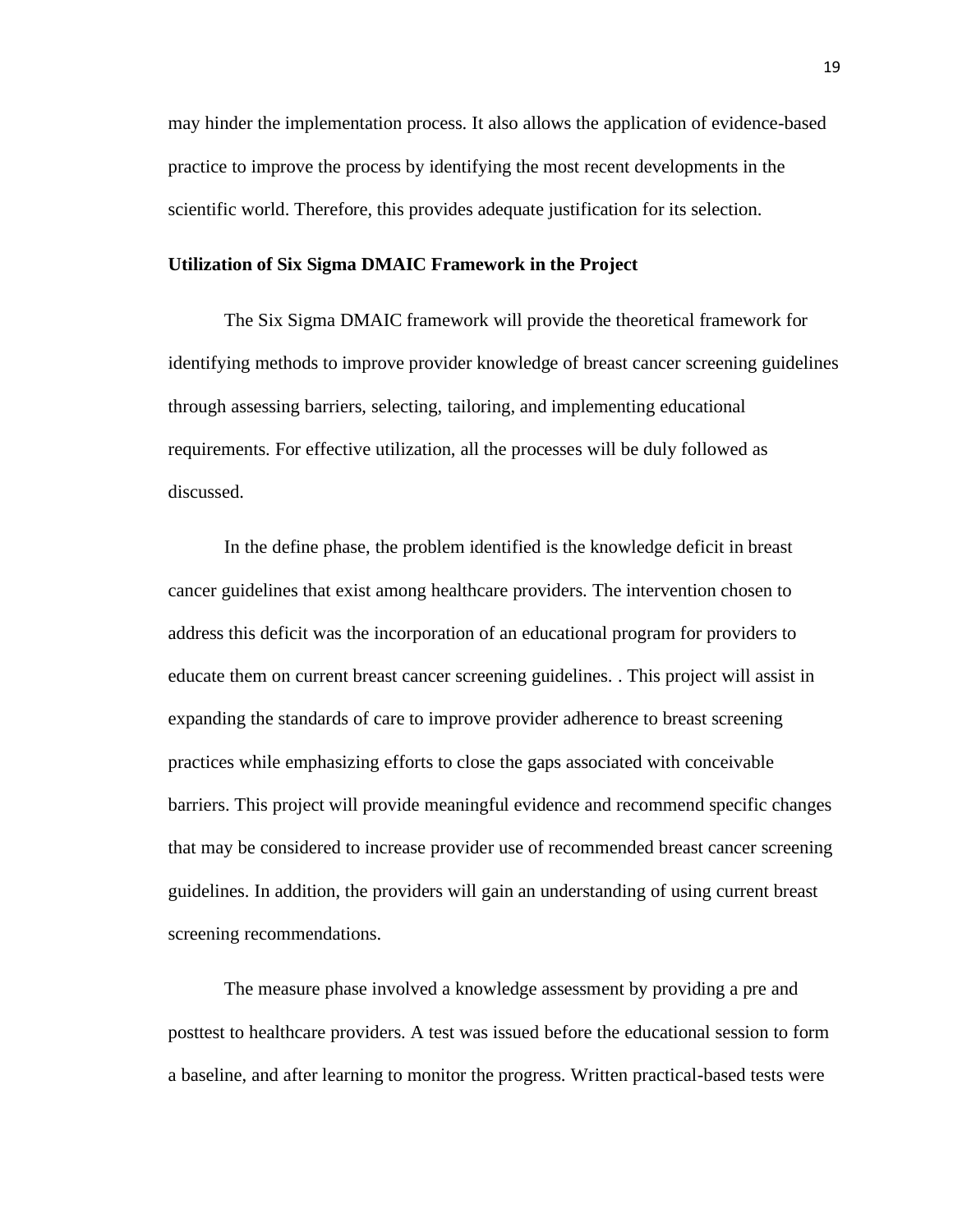administered. The providers were given a pretest to assess their current level of knowledge regarding breast cancer screenings. After the pretest, an educational session took place, and the providers were given a PowerPoint handout as well, followed by a posttest. Following the posttest, clinicians provided their email addresses and a link was emailed containing a questionnaire to self-report what practice changes they have made if any.

The analysis phase involved statistical analysis of the test scores and survey questions. The primary statistical measure used is the percentage mean. A detailed analysis was conducted to assess the effectiveness of various modes of teaching and various factors that affect performance.

In the improvement phase, feedback from healthcare providers will be key to identifying their learning needs and the knowledge gap associated with breast cancer screening guidelines. Their suggestions will be used to improve future educational sessions on breast cancer screening practices.

The control phase included the continuous application of evidence-based research into practice and the continuous assessment of outcomes related to breast cancer screening practices.

#### **Population and Setting**

The target population was all healthcare providers who provide care to patients aged 40 and above with an average risk for breast cancer. The accessible population consisted of nurse practitioners (NP), medical doctors (MD), and physician assistants (PA) who agreed to participate in the educational session and pre and posttests, and self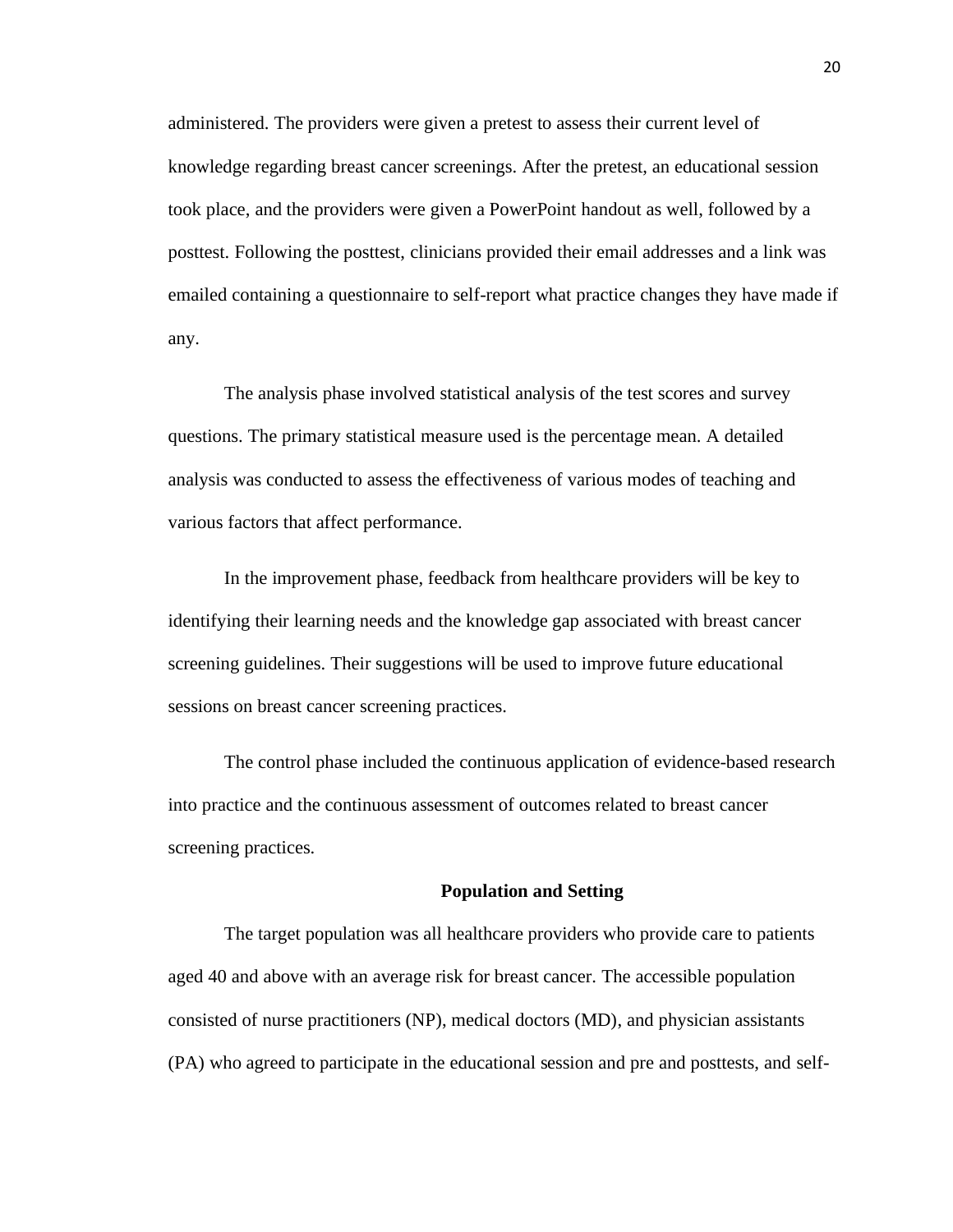report questionnaire. The education session took place on a recording platform, Zoom, and uploaded to Youtube where providers could easily watch at their convenience.

#### **Review of Literature**

#### **Search Method**

The role of the DNP scholarly project focuses on bringing evidence into practice by bridging the ever-present gap that exists between the two. Developing a high-quality, comprehensive review of the literature provided an evidence base for a scholarly project proposal and guided the researcher in project development. Finding the appropriate scope and searching mechanisms for a literature review on a topic of interest can initially be a daunting, overwhelming venture.

In this project, the phenomenon of interest was breast cancer screenings. The electronic database of EDSCOhost was used to explore the issue of Breast Cancer Screenings. The keywords searched were *breast cancer screenings, education, providers, guidelines, and primary care*.

The researcher started the review with EBSCOhost where "Breast Cancer" was entered. There were 2,070,708 results obtained. To narrow the search, the researcher then filtered the search criteria to articles between 2015 and 2020. Then 691,724 results were obtained. Next, "Screening" was added to "Breast Cancer," which resulted in 626,21 articles. Then, "Education" was added to the search criteria, resulting in 194,239 results. Continuing with the search, "Providers" was added to the search criteria, narrowing the literature to 73,790 articles. "Guidelines" was added to the search, which resulted in 11,598 articles Since the project would take place in the primary setting, "Primary Care"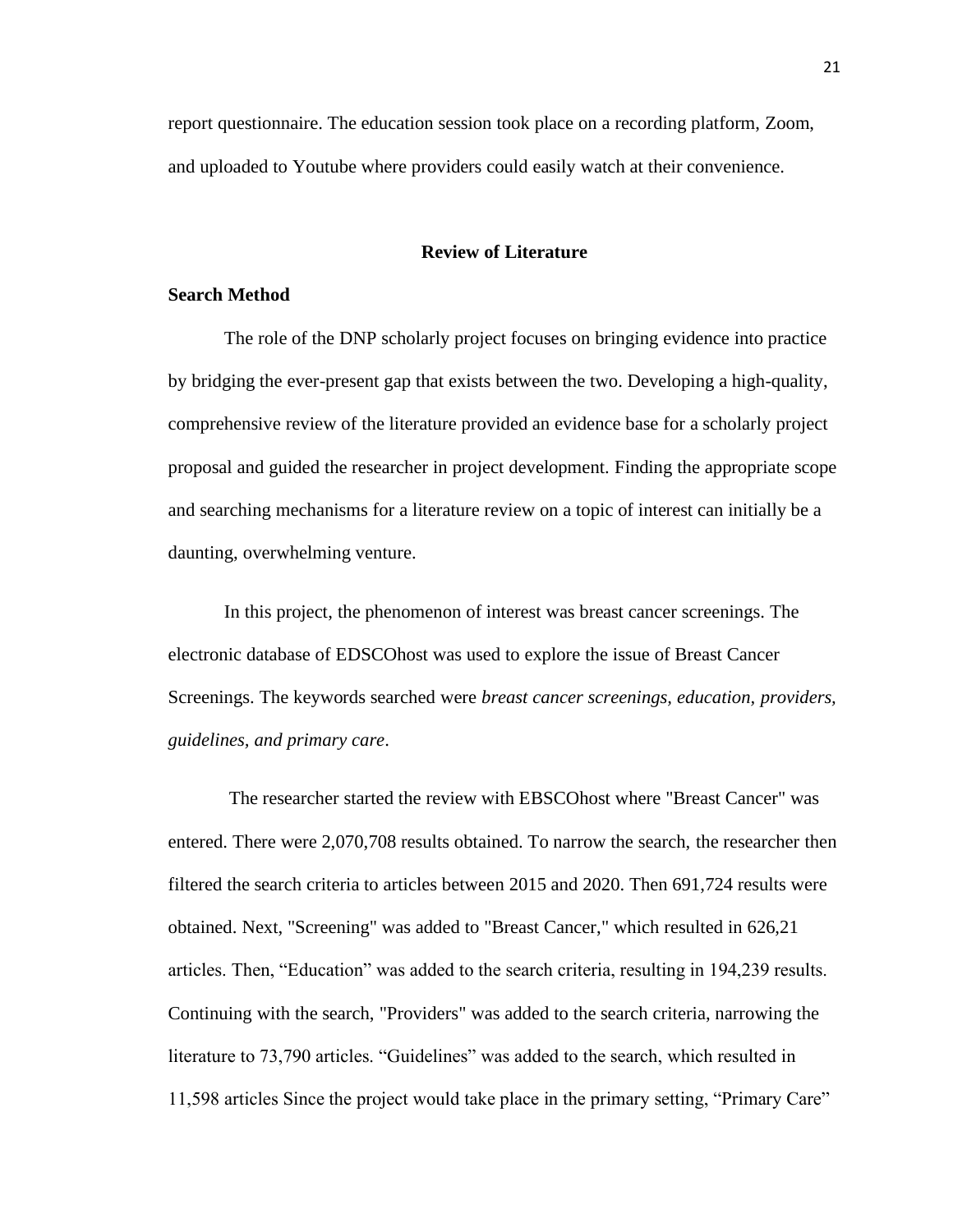was added, which yielded 6,894 results. Lastly, the articles were filtered to scholarly peer-reviewed journals, which equated to 387 results.

#### **Literature Synthesis**

Critical review and analysis of scholarly research articles on breast cancer screening are essential to this study. Journals to be reviewed were acquired from PubMed, CINAHL, Google Scholar, and Cochrane. Different electronic sources increase the reliability of the literature review. This study selected the journals using six keywords and phrases: breast cancer, mammography, breast cancer screening, cancer screening compliance, and evidence-based practice. The subsequent part of the paper systematically reviewed articles on the research topic, "Will the implementation of an educational session regarding breast cancer screening guidelines improve provider knowledge and compliance with breast cancer screening guidelines, and self-reported practice change?"

Edwards and Seibert (2010) evaluated breast cancer risk assessment (BrCRA) by nursing practitioners in health facilities that offer primary care. In the survey, 35 nurse practitioners (NPs) were administered a pre and post-test on how effective a BrCRA program was in alleviating errors in breast cancer screening. Participants were attendees of a national nursing conference. All 35 nurse practitioners involved in the pretest also participated in the posttest with a 100% participation rate. Following the educational program, the NPs were asked to complete a computerized survey evaluating the effectiveness of the program. The surveys were analyzed statistically, and the results were included as part of the study. The study revealed that many NPs fail to assess the risk of breast cancer in women because of a lack of ample and reliable knowledge. The study pinpointed poor interpretation of family history and inadequate knowledge in using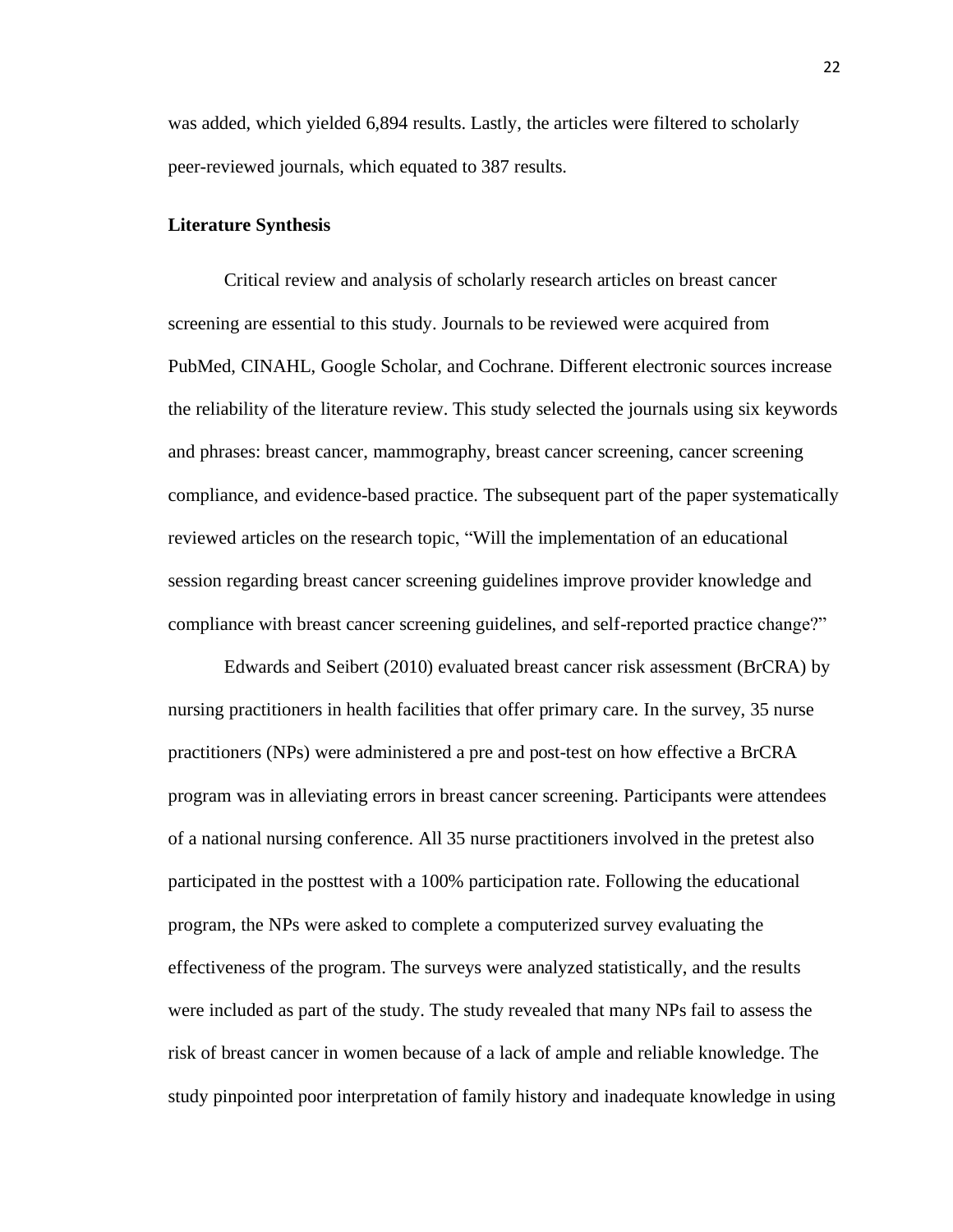empirical modeling skills to detect breast cancer. Edwards and Seibert (2010) contributed to the current practice change project by identifying a knowledge gap in cancer assessment and screening and with recommendations for the implementation of an educational program to aid in reducing the gap.

Haas et al. (2015) addressed changes in the breast cancer screening national guidelines by the U.S Preventive Services Task Force (USPSTF). USPSTF revised the ages for 50-year-old and revolutionized mammography guidelines in screening breast cancer. The study utilized a confidential web and mail survey on various attitudes on breast cancer screening. The criteria for participation were extensive as it covered different medical professions from different primary care facilities located in different U.S. cities. The study attracted 688 participants. The confidentiality and the comprehensive participation criteria add to the reliability of the article in the current practice change study. Haas et al. (2015) revealed that the leading causes of low efficacy of mammography were insufficient knowledge of its usage and a lack of proper understanding of the importance of the set guidelines of breast cancer screening. The article is relevant for this study as it identifies the education gap as one factor that diminishes the efficiency of breast cancer screening.

Magnus et al. (2011) performed a randomized control trial to evaluate the effectiveness of mammography in reducing breast cancer–related mortality in women of age 39-49 years. It involved reviewing meta-analyses of previously researched data from 9 published sources. The study revealed that the correct use of mammography could reduce the mortality rate of breast cancer by 17%. However, the study revealed that there are a high number of false-positive tests, biopsies that are not necessary, and follow-up of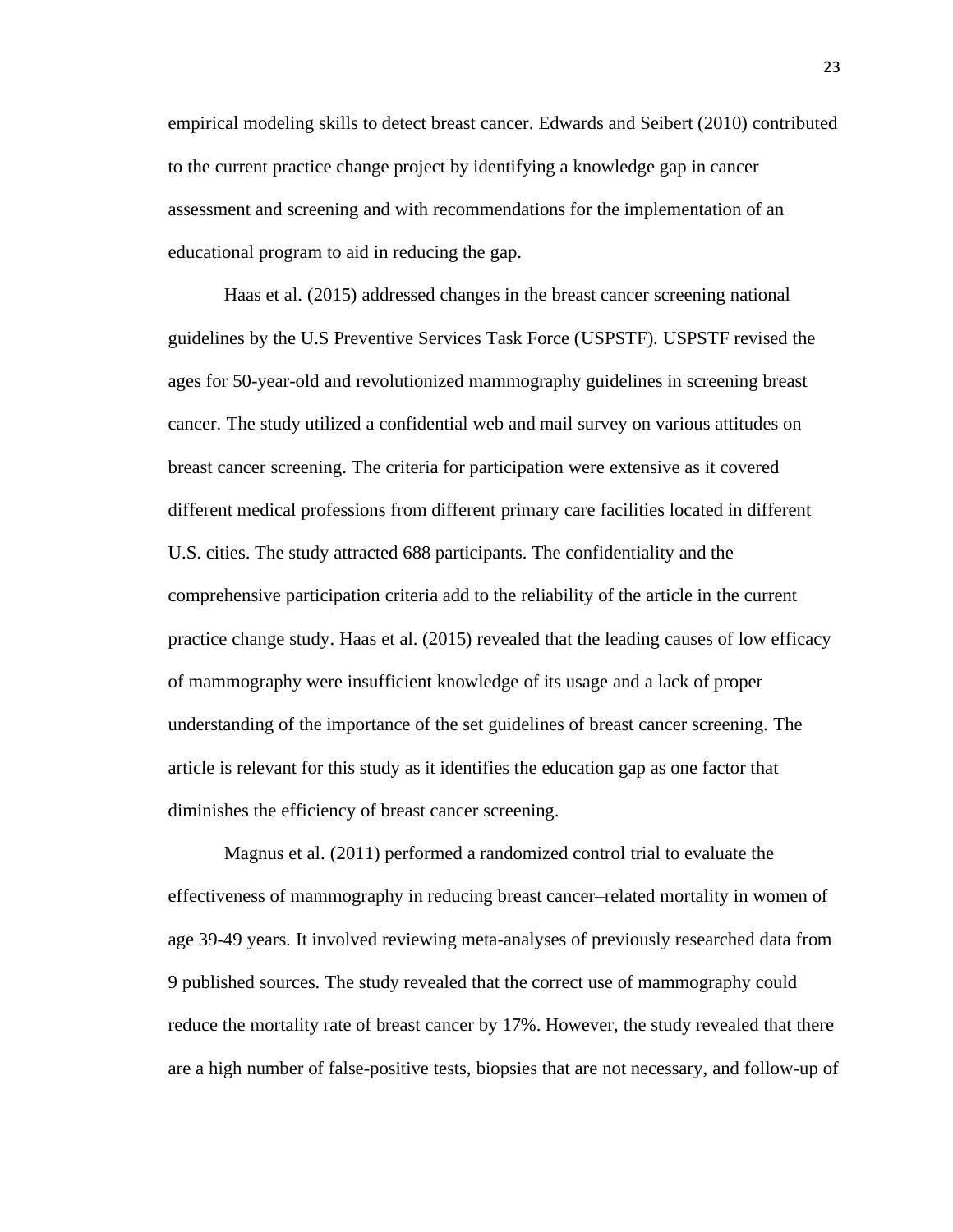USPSTF new guidelines for mammography usage. The gaps identified by the authors explain the relevance of this project. Moreover, RCTs offer a broad platform for picking up data hence reducing any biasing and ineffectiveness (Magnus et al., 2011).

A study by Monticciolo et al. (2017) reveals how breast cancer was a killer disease in the 1990s. However, early detection using mammography reduced the death rate by 38% by 2017. ACR breast cancer screening experts have reviewed data from RCTs, observational studies, US screening data, and other peer-reviewed literature on breast cancer screening using mammography, the authors identified a progressive increase in the effectiveness of breast cancer screening. The upward trend was also increased with the reformulation of breast cancer screening guidelines by relevant bodies. The study identifies the American College of Radiology (ACR) guidelines as one of the contributors to improved breast cancer screening. ACR guidelines are frequently updated with changes in mammographic technology. It ensures that radiographers and other healthcare professionals are acquitted with the changes to increase their effectiveness. Monticciolo, 2017 revealed that the more women were enlightened by the risks associated with mammography screening, the more their willingness to accept screening, unlike when they stick with stereotypes and myths about mammography screening. To achieve this, healthcare providers must be provided with correct and up-to-date evidence to improve their knowledge of breast cancer screening.

Madanat and Merrill (2012) conducted a study to examine the level of knowledge of breast cancer among Jordanian nurses and their proficiency in the early detection of cancer. They utilized a descriptive study model and selected nurses from both government and private sectors. They sampled 395 nurses of age between 21-and 51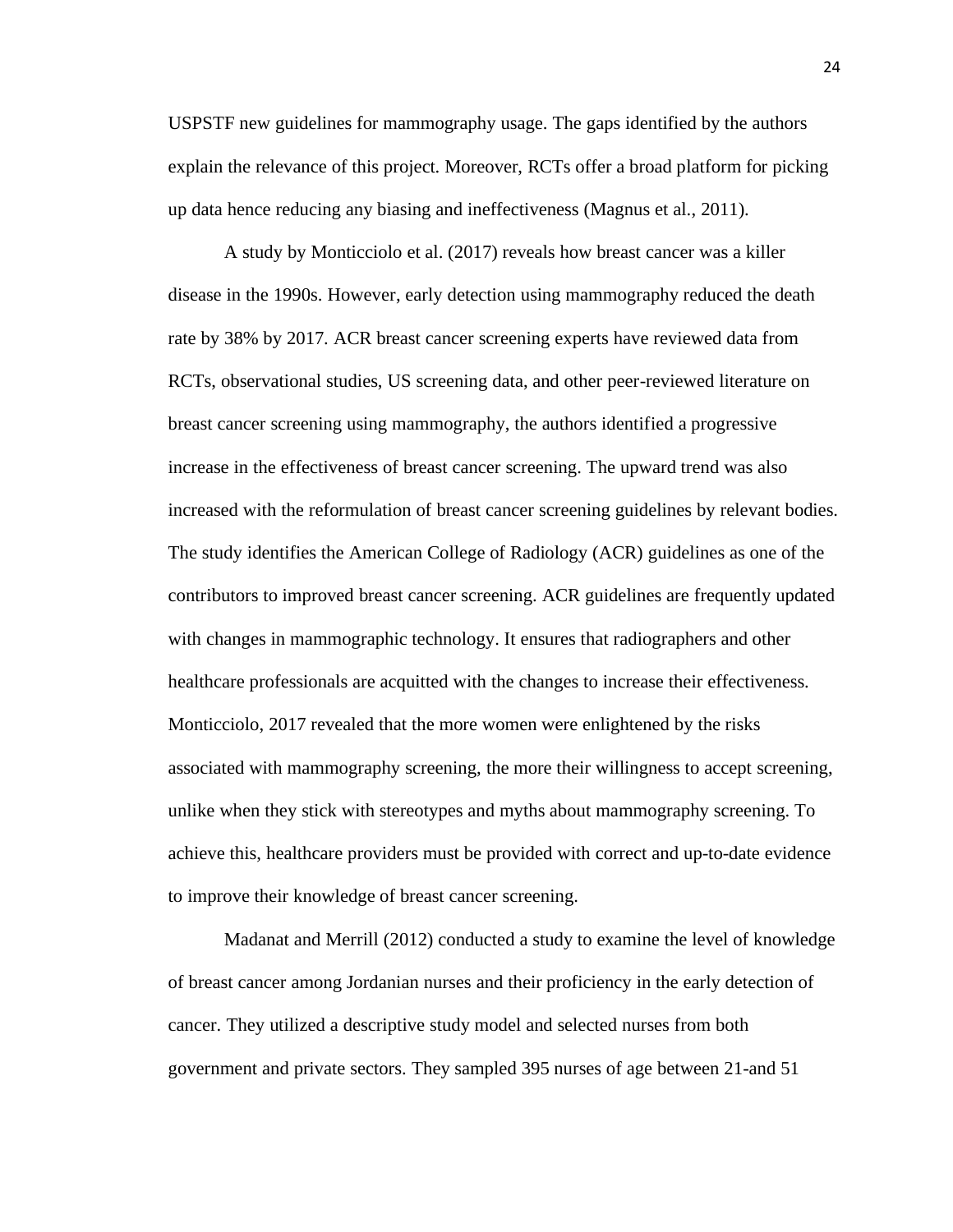years. The results revealed that nurses had a mean score below the average  $(X = 51\%, SD)$ 19), implying that most had little knowledge about breast cancer screening and assessment. A large sample of the nurses attained a below-average score in breast cancer knowledge, which calls for urgent intervention to improve nursing knowledge of breast cancer screening and assessment. Inadequate knowledge can lead to adverse outcomes because of faulty screening practices.

#### **Project Implementation/Methodology**

This quality improvement project regarding expanding health care providers' knowledge and compliance of breast cancer screenings was adherent to Mississippi University for Women's guidelines with approval from the Mississippi University for Women Institutional Review Board. Participants for the project were recruited by both personal request and email. Originally, the researcher's goal was to offer as many faceto-face encounters as possible, but due to COVID, the majority of the educational sessions were delivered digitally. Google Docs and YouTube were utilized for data collection and recording of the educational session.

A pretest was emailed to the participants explaining the purpose of the project and what to expect. A link to a recorded educational session was then emailed along with a PowerPoint file for the participants to take notes and use as a reference during everyday practice. Immediately following the educational session, a posttest was emailed to the participants. One month following the posttest, a self-report questionnaire was emailed to assess the provider's knowledge level and intent to change breast cancer screening practices based on information received.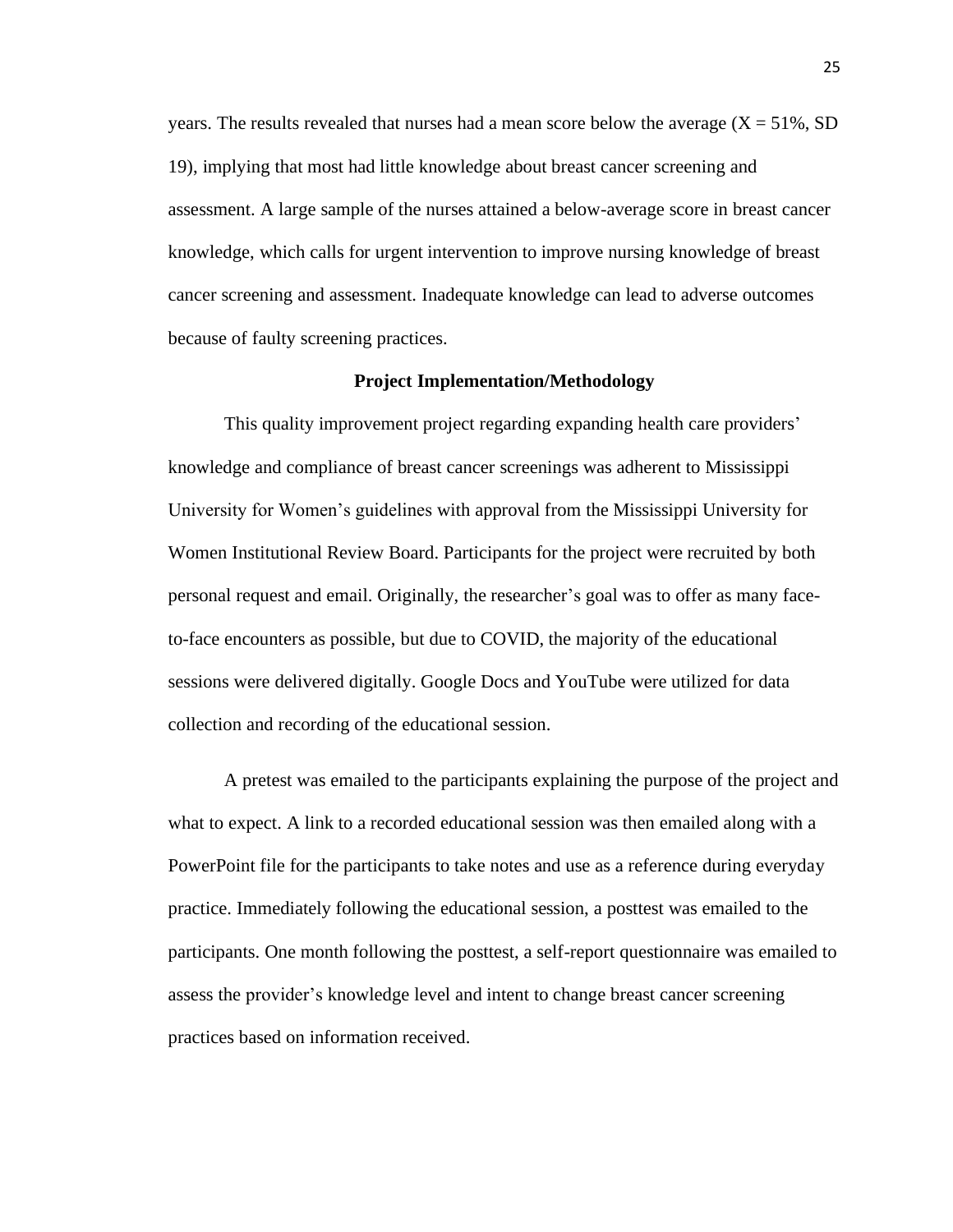#### **Tools/Instrumentation**

A PowerPoint presentation entitled "Breast Cancer Screenings" developed by the researcher was utilized as the center point of reference for the educational session. A pretest, posttest, and self-report evaluation questionnaire were utilized to assess providers' knowledge. The questionnaires utilized were developed by the researcher and therefore, only have face validity. Each questionnaire was reviewed by the project advisor before application for IRB approval. The pretest assessed providers' knowledge of breast cancer and breast cancer screenings before the educational session. The posttest assessed what the provider had learned after the completion of the educational session. The self-report questionnaire evaluated knowledge the provider had taken from the educational session and implemented it into their practice.

#### **Evaluation Methods**

To determine the effectiveness of the project implementation, a statistical analysis was conducted. The data was stored in an Excel spreadsheet and sent to a professional statistician to assist in the analysis of the information. The project had two goals: to improve provider knowledge and compliance of breast cancer screenings with current guidelines and to prompt a change in clinical practice as evidenced by the self-reported practice change questionnaire.

#### **Project Timeline**

The original proposal was completed in the fall semester of 2020. The researcher continued to review the literature and develop questionnaires throughout the spring semester of 2021. The researcher then applied for approval from MUW IRB. Approval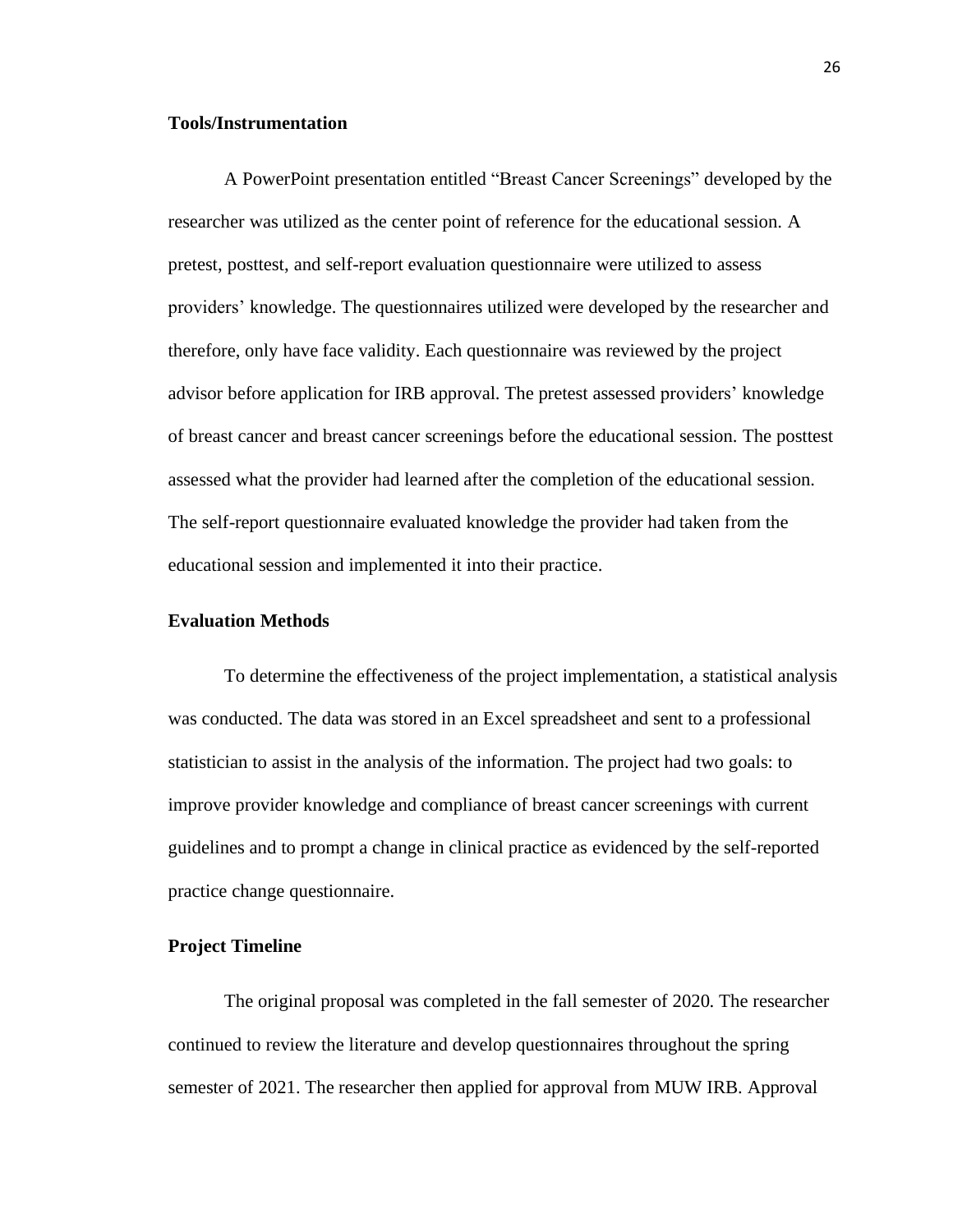was granted, but shortly after an amendment to IRB and submitted, and the researcher was granted approval in Spring 2021. Following approval, the introduction of the project and the pretest were emailed to participants in fall 2021. Educational sessions took place throughout the last three months of 2021. Posttest immediately followed the sessions. The self-report practice change questionnaire was collected one to two months following sessions and posttests. After data collection was completed, the data was compiled into an Excel spreadsheet and sent to a statistician for interpretation of findings. Results were compiled in March 2022.

#### **Results**

This quality improvement project was conducted to increase confidence among healthcare providers regarding breast cancer screenings. Educational sessions were conducted with questionnaires administered before, immediately following, and one month later. Data was first compiled in Microsoft Excel. Data was collected from healthcare providers. Subsequent analyses were performed using IBM SPSS Statistics Software, v. 27.

#### **Participants**

Three questionnaires were given: pretest, posttest, and one-month follow-up. A total of 18 participants completed the pretest, 17 completed the posttest, and 10 completed the one-month follow-up questionnaire. Participants were asked which guidelines they utilized in their day-to-day clinical practice when screening for breast cancer. As shown in Figure 1, the most common guidelines followed were ACOG, followed by USPSTF, and ACS.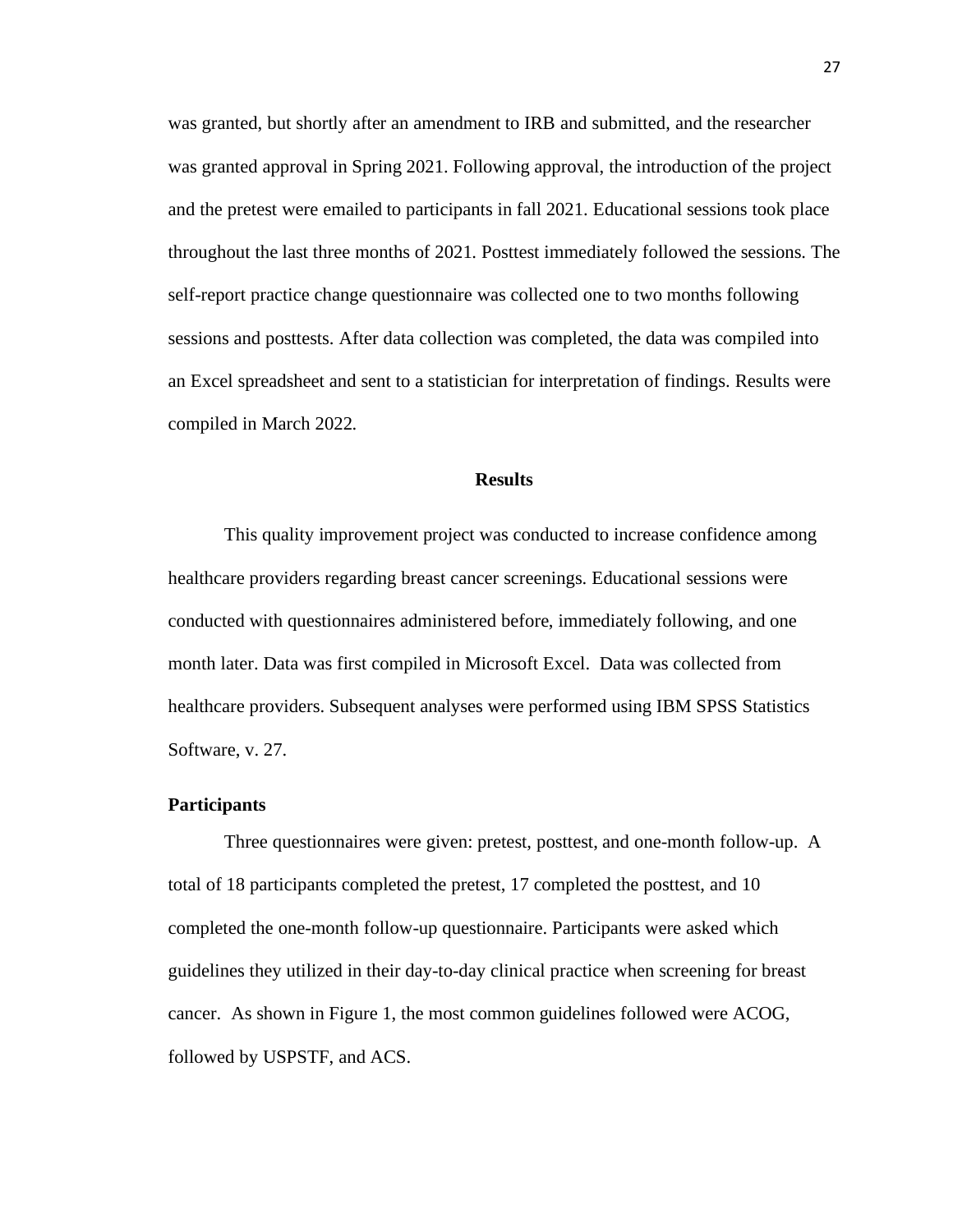#### **Figure 1**





Note. Guidelines used by participants for breast cancer screening

#### **Pretest versus Posttest**

The pretest and posttest questionnaires were scored based on correct answers provided by the student researcher. Each questionnaire had a total possible score of five points. The distribution of scores from the returned surveys is shown in Figure 2. The scores on the pre-test ranged from 3 to 5, with an average score of 4.28 and a standard deviation of 0.58. The scores on the post-test ranged from 3 to 5, with an average score of 4.35 and a standard deviation of 0.70.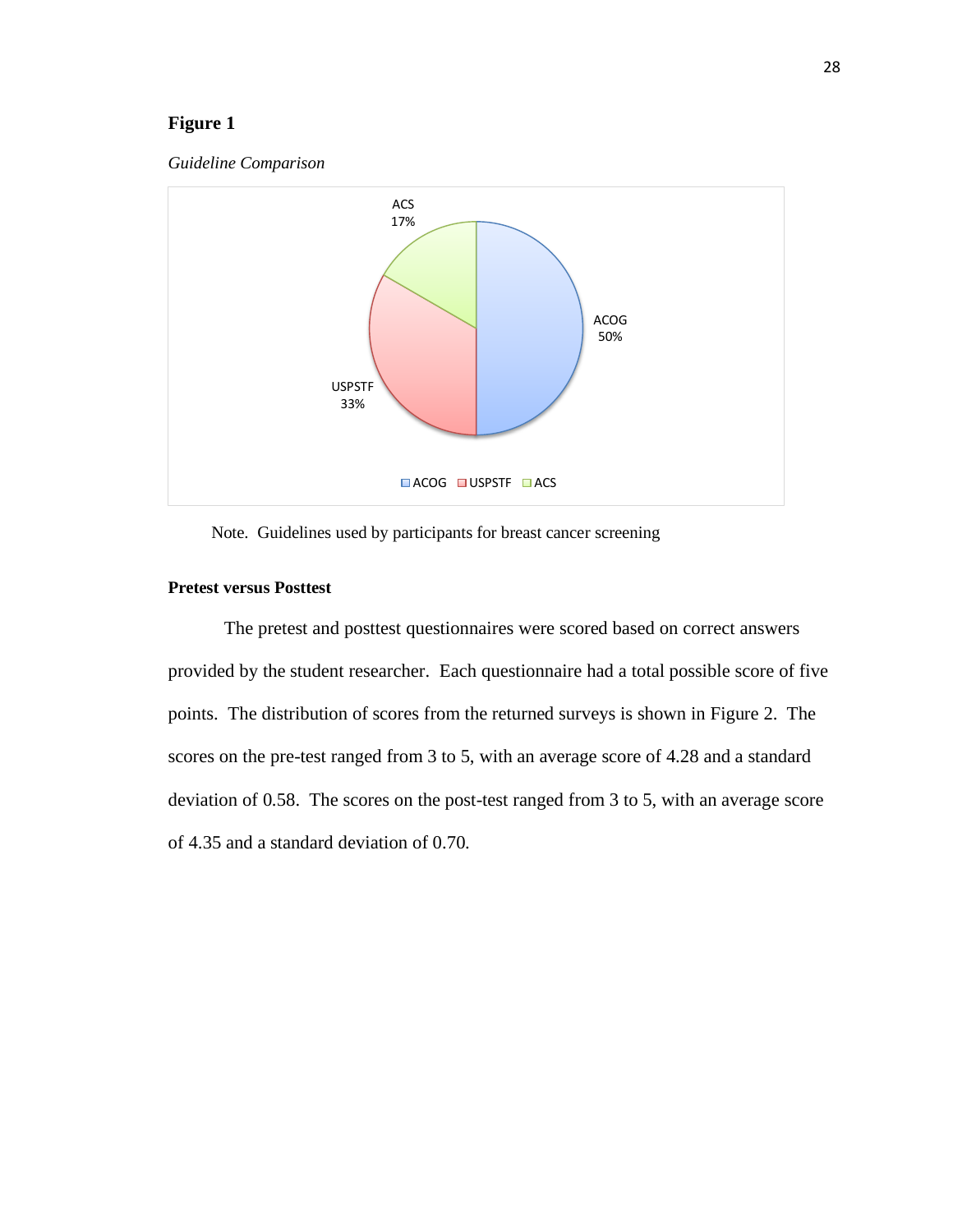#### **Figure 2**





Note. Score distribution of pretest and posttest questionnaire, where a maximum score is five points

A one-way ANOVA (analysis of variance) was conducted to determine if there was a significant difference in scores between the pre-test and post-test questionnaires. ANOVA results showed no statistical difference between the scores of the two questionnaires  $(F(1, 33) = .121, p = .730)$ . While the average score improved by 0.07 points, the difference is not statistically significant and may have been due to chance.

#### **One-Month Follow-Up**

Participants were invited to complete a self-evaluation one month after the educational session. The results of the self-evaluation are shown in Figure 3. The data shown in the figure is the percentage of respondents indicating yes to the behavior listed on that survey item. All four survey items had a majority of respondents indicating that they were performing the recommended behavior.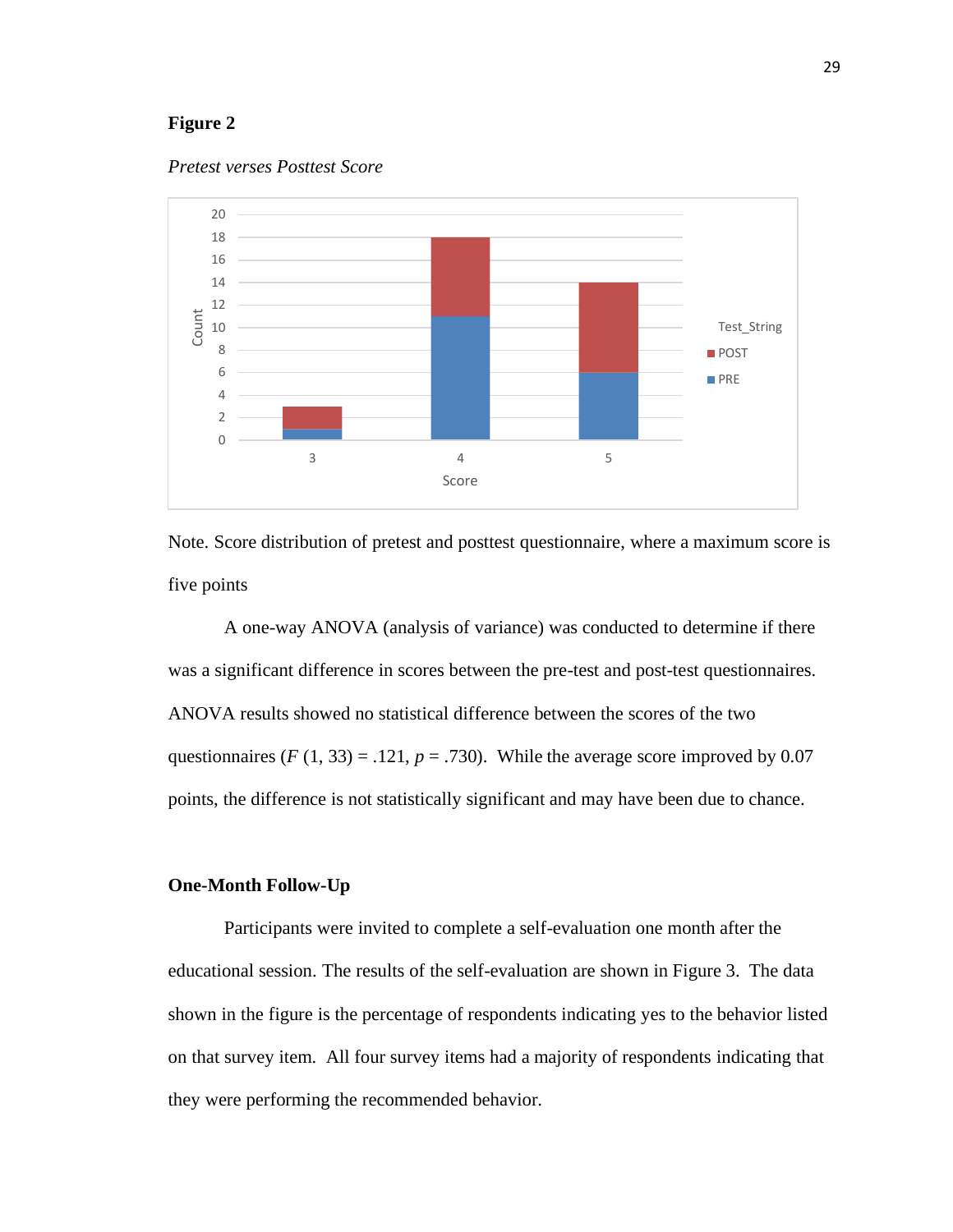#### **Figure 3.**

#### *Self-Evaluation*



Note. Participant's one-month self-evaluation results

#### **Outcomes**

Cancer is one of the most impactful diseases and is among the leading diseases in terms of morbidity and mortality. One of the most common types of cancer is breast cancer, which has been described as the second most common type of cancer only after lung cancer worldwide (Ghoncheh et al., 2016). Breast cancer is the most prevalent form of cancer among women. The Centers for Disease Control and Prevention statistics on breast cancer are alarming. In the United States, an estimated average of 250,000 women and 2,300 men are diagnosed with breast cancer annually. An estimated 42,000 women and 510 men succumb to breast cancer annually (Centers for Disease Control and Prevention, 2020). The statistics on breast cancer indicate a major healthcare problem that calls for urgent intervention.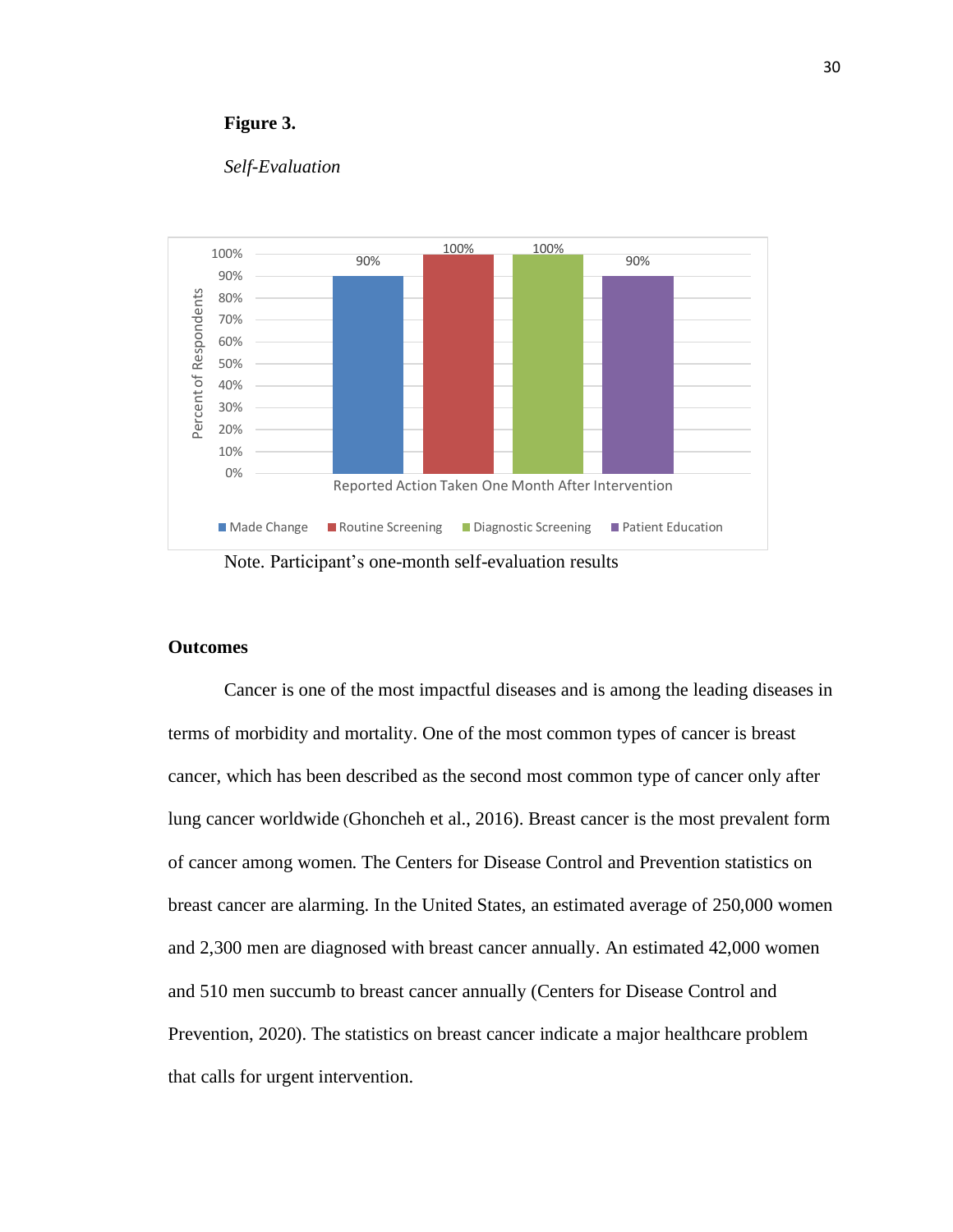The pretest questionnaire was administered before the start of the educational presentation. Question one of the pretest asked at what age is it recommended that a patient should have their first mammogram. Options ranged from age 30 to 50, 80% of the participants answered correctly with 40 being the correct answer. Question two assessed which guideline the participant used when screening patients for breast cancer. As shown in Figure 1, 50% of the participants indicated that they use ACOG. Question three asked, "How often, if at all should women check their breasts for possible signs and symptoms of breast cancer"? 100% of participants answered "At least once a month. Question four asked what are known risk factors for developing breast cancer, only 45% of participants answered that all choices were risk factors. Question five asked whether a mammogram was needed after menopause. Only one participant answered "No". Question six asked, "Can men get breast cancer"? All participants (100%) answered "yes".

The post-implementation was provided immediately following the educational session. The post test was to evaluate what the participants had learned from the educational session. One of the main topics discussed in the educational lecture was available imaging tests to assess for breast cancer. The majority of the participants (88%) responded "all of the above". Answered varied on question four. The question asked, "What is the difference between screening mammography and diagnostic mammography"? All participants (100%) indicated they would make a practice change based on the educational sessions.

One month later participants were emailed a self-report evaluation. When asked had there been a practice change made, the majority of the participants (90%) reported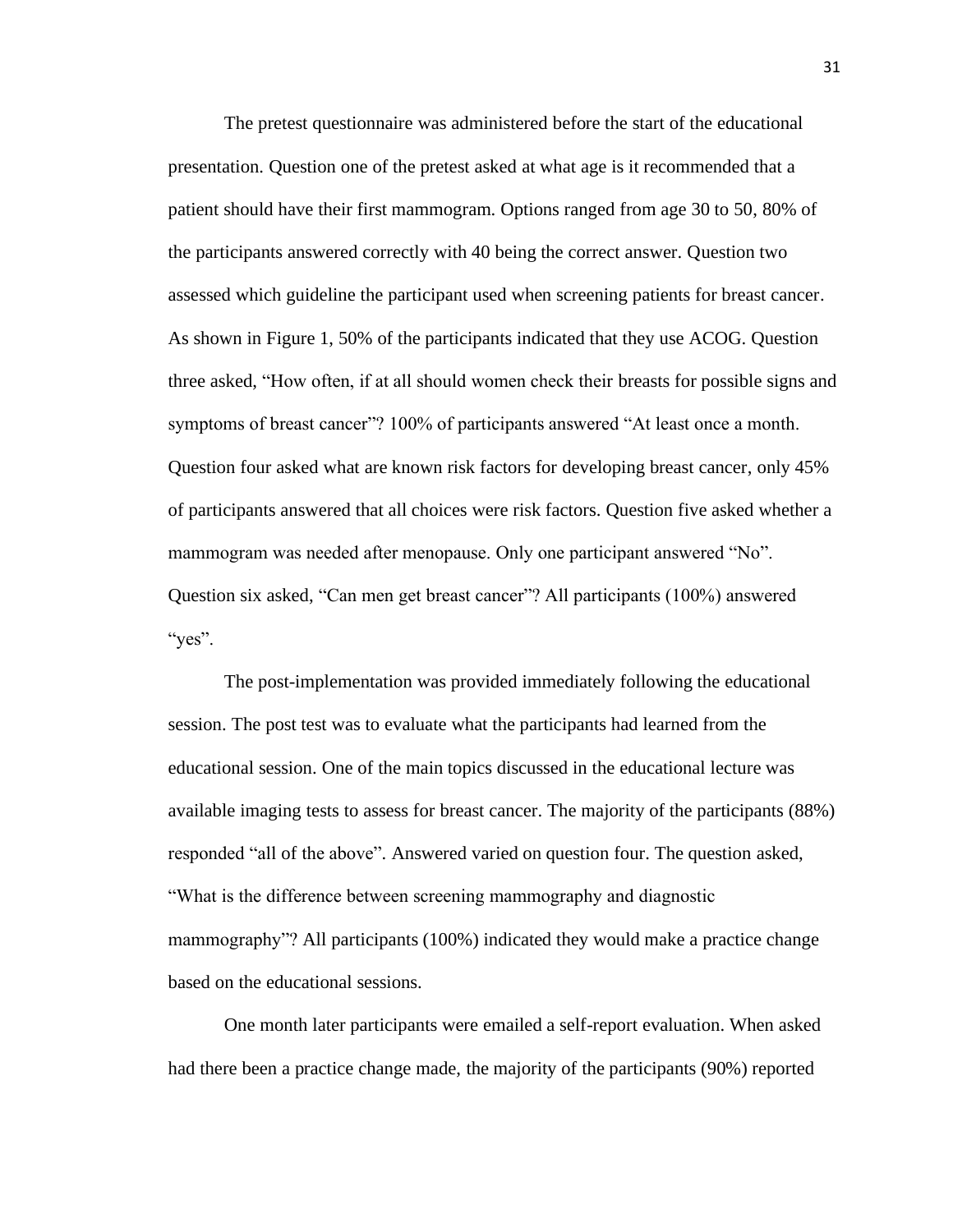they had. All participants indicated they ordered routine screening mammograms on patients of the correct age per the guidelines they followed. All participants answered "yes" indicating that they ordered a diagnostic mammogram or another imaging study if a patient had a breast complaint. Only one participant responded that they did not educate patients on monthly self-conducted breast exams.

When reviewing the overall project outcomes, the researcher considered the project goals to be met. Breast cancer and breast cancer screenings are common topics and healthcare providers are familiar with screening guidelines. Results showed a slight increase in provider knowledge as evidenced by a higher average score on the posttest. Results also indicated that the majority of providers reported making a practice change in their routine practice.

#### **Project Limitations**

When considering the implementation of this project, several limitations were noted. First, the researcher could not offer many face-to-face sessions due to COVID and restrictions on the social gathering. Another limitation was the sample size, despite multiple recruitment efforts. Lastly, the number of respondents for the posttest was less than that for the pretest.

#### **Project Significance**

Early detection is vital for the effective treatment and management of breast cancer. Screening for breast cancer has become a public health undertaking for early diagnosis and Is cost-effective for cancer management. The United States Preventive Services Task Force (USPSTF) currently recommends mammography screening for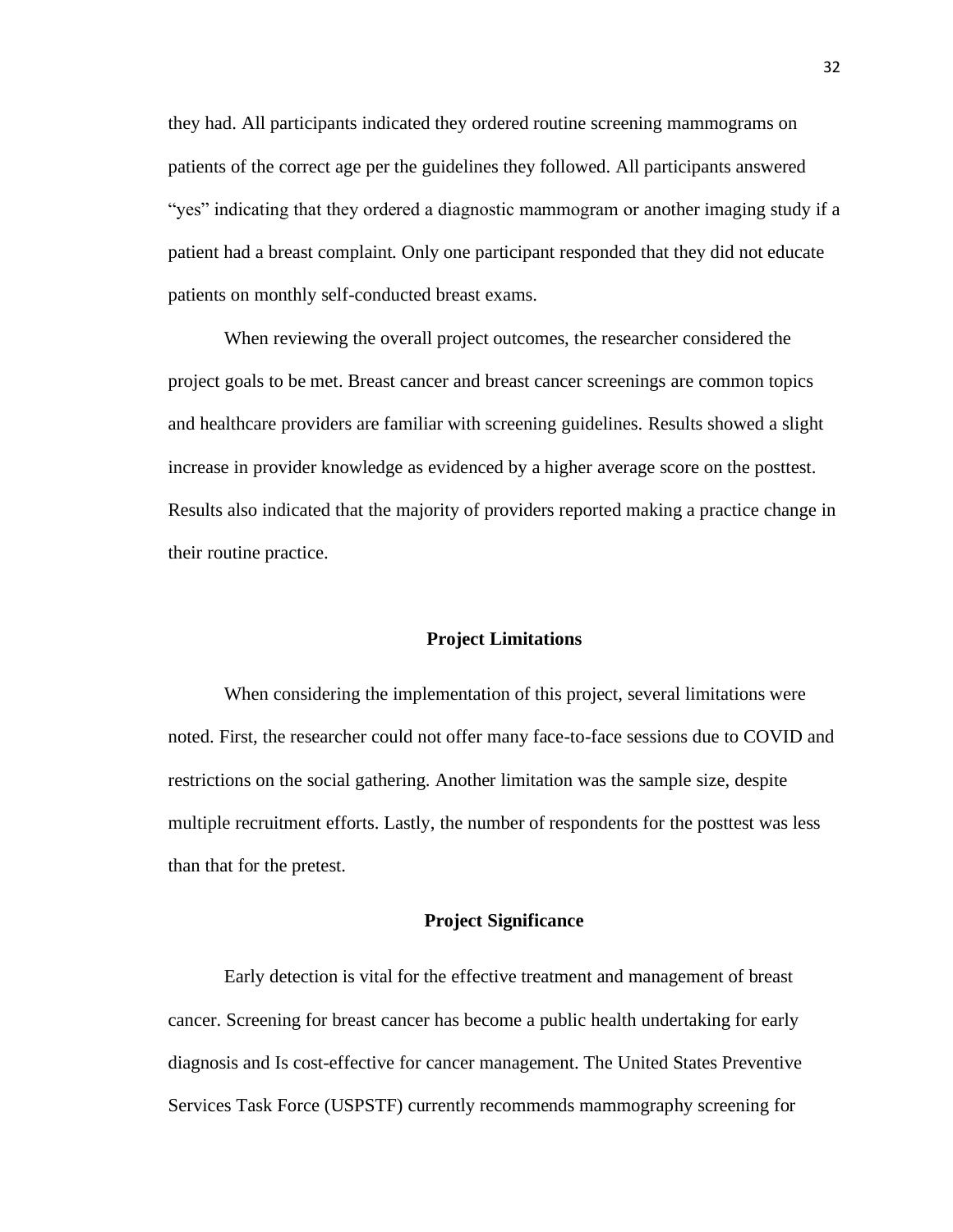females starting at age 50 and continuing until age 74 (Siu, 2016). For women ages 40 to 49, the USPSTF recommends

selective screening based on individual factors, given a lower net benefit of avoiding breast cancer deaths than harm. In contrast, the National Comprehensive Cancer Network (NCCN) and American College of Radiology (ACR) recommend annual mammogram screening to start at age 40 with discontinuation dependent upon limited life expectancy (from factors such as co-morbidities, age) determined by provider discretion and if no further interventions (i.e., additional imaging, biopsies, breast cancer treatment) were to be pursued regardless of mammogram imaging results (Bevers et al., 2018). This project has the potential to be largely significant in expanding the standards of care to improve provider adherence to breast screening practices while emphasizing efforts to close the gaps associated with conceivable barriers. This project provides meaningful evidence and recommends specific changes that may be considered to increase provider use of recommended breast cancer screening guidelines. In addition, the providers can gain an understanding of using current breast screening recommendations.

#### **Implications and Recommendations**

Although the sample size was small, the results of this project were statistically significant in several areas. Some implications and recommendations are easily drawn from this small quality improvement project. The implications for nursing, nursing research, nursing education, and the community will be further discussed.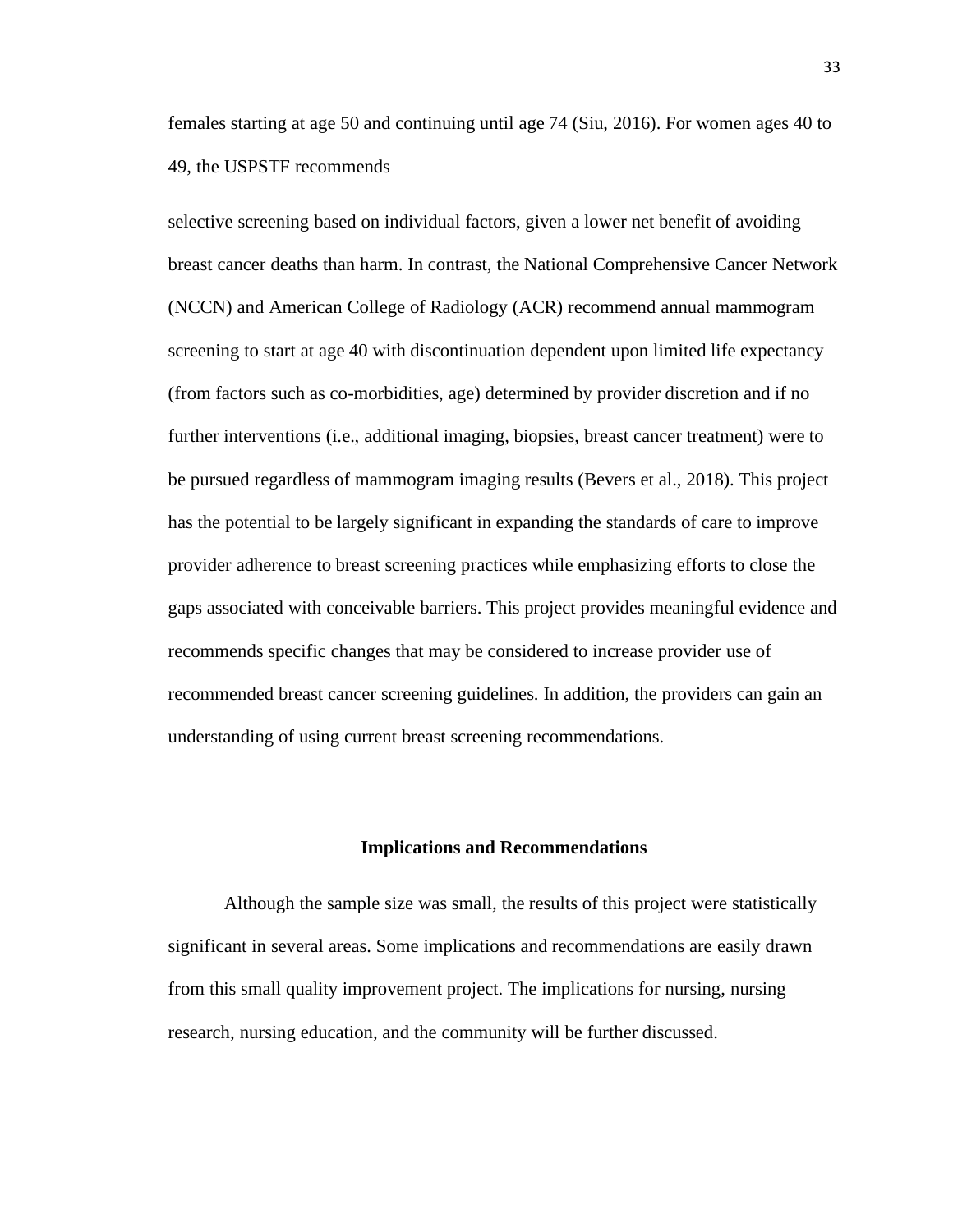#### **Nursing**

This project revealed that the dissemination of educational sessions leads to an increase in provider knowledge of breast cancer screenings and prompted a self-report practice change in their clinical practice. It is recommended that all healthcare providers continue to follow their guidelines of choice to aid in compliance with the evidencebased recommendations.

#### **Nursing Research**

This study could be used for future research. It is recommended that future studies obtain a larger sample size, as well as continue educational sessions and add in algorithms. Also, future studies could address the limitations of the current studies. Reassessing and expanding on the framework used to guide the current study can be utilized for future studies. Healthcare is always changing; therefore, future studies will need to stay up to date with current guidelines and recommendations.

#### **Nursing Education**

The results of this study indicated that exposure to the guidelines through an educational session led to increased provider knowledge and increased self-reported compliance with recommendations. It is recommended by the researcher that these guidelines be implemented as a part of the routine curriculum for all nurse practitioner programs and other graduate-level nursing education programs. Evidence to support this could be gathered by future research on this topic.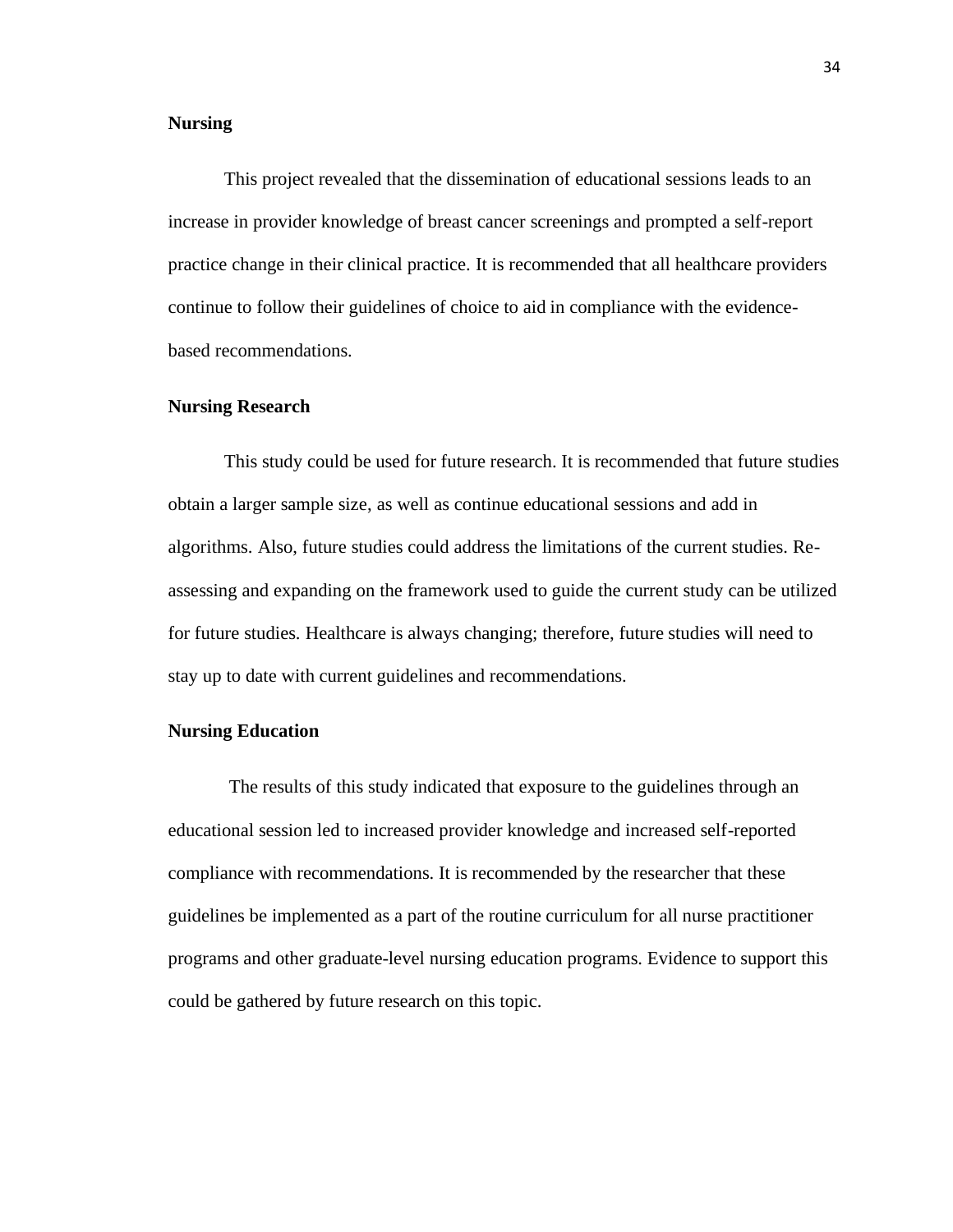#### **Community**

Although breast cancer is not entirely preventable, its screening promotes a longer and better lifestyle, and cancer patients evade premature deaths. It is worth noting that the decision to start screening with mammography should be individual. Therefore, the project strived to encourage health care providers to screen patients, especially those with known risk factors. The project also created awareness that screening is essential but does not reduce breast cancer mortality. Educating providers and encouraging them to educate their patients could increase patients' knowledge about breast cancer symptoms. This could be done by providing written booklets with brief information about the disease. In return, this may help all women to be aware of the impending danger of breast cancer and the necessity of screening. Similarly, information about age-related risks can be shared in leaflets, booklets, or brochures and distributed to all women in the communities.

#### **Budget/Cost**

This project had minimal cost aside from time taken off from work, without pay, dedicated to its completion. The research was conducted for academic purposes, and the researcher was not reimbursed for time spent on the project. Additionally, all materials for the project were created and disbursed to participants electronically so there was no money spent on the material. The gross estimate for the time the researcher for time missed from work is calculated below.

| <b>Expense</b>                          | <b>Estimated Cost</b> |
|-----------------------------------------|-----------------------|
| 4 missed days of work; 8 hours each day | \$1504.00             |
| <b>Total</b>                            | \$1504.00             |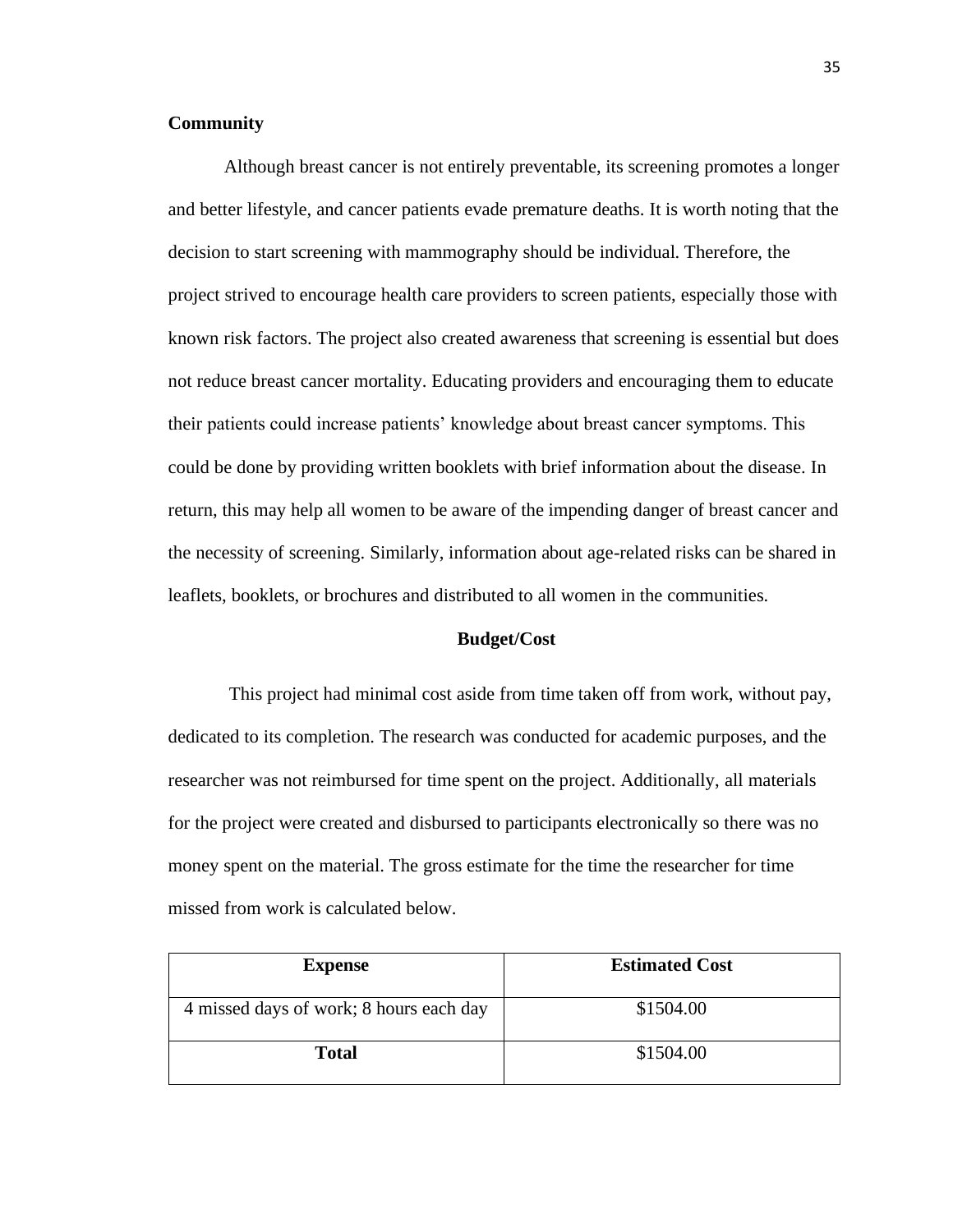#### **Conclusion**

This quality improvement project was completed to determine if educational sessions regarding breast cancer screenings would improve healthcare provider knowledge and lead to a practice change. There is a huge knowledge deficit in breast cancer screening guidelines among healthcare providers. As a result, several errors often result in misdiagnosis or failure to identify breast cancer at an early stage. In most cases, the outcome of this is detrimental. This provides the rationale for the need to eliminate the knowledge gap through the implementation of educational sessions for healthcare providers. Research has indicated that this is a feasible and effective intervention. It was determined that the project goals were met. The majority (90%) of participants reported making a change to their routine clinical practice. The framework selected for implementation is the Six Sigma DMAIC framework. The approach gives room for evidence-based practice to guarantee continuous performance improvement.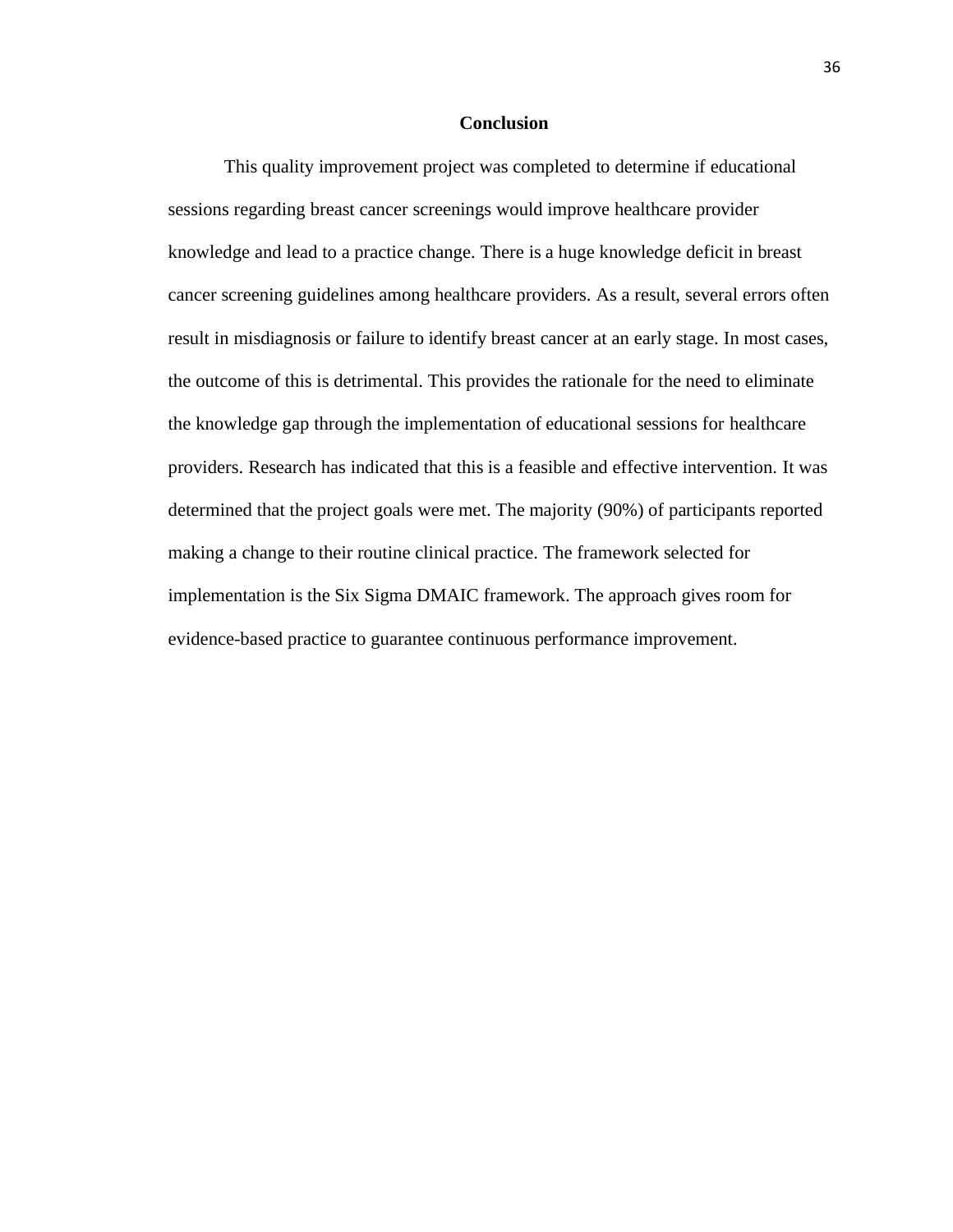#### **References**

Bevers, T. B., Helvie, M., Bonaccio, E., Calhoun, K. E., Daly, M. B., Farrar, W. B., Garber, J. E., Gray, R., Greenberg, C. C., Greenup, R., Hansen, N. M., Harris, R. E., Heerdt, A. S., Helsten, T., Hodgkiss, L., Hoyt, T. L., Huff, J. G., Jacobs, L., Lehman, C.,...Kumar, R. (2018). Breast cancer screening and diagnosis, version 3.2018, nccn clinical practice guidelines in oncology. *Journal of the National Comprehensive Cancer Network*, *16*(11), 1362–1389. https://doi.org/10.6004/jnccn.2018.0083

- Centers for Disease Control and Prevention. (2019). *Basic information about breast cancer*. https://www.cdc.gov/cancer/breast/basic\_info/index.htm
- Centers for Disease Control and Prevention. (2021, August 22). *What is breast cancer screening?* https://www.cdc.gov/cancer/breast/basic\_info/screening.htm
- *Definition of compliance*. (n.d.). https://www.merriam-

webster.com/dictionary/compliance

*Definition of guidelines*. (n.d.).<https://www.merriam-webster.com/dictionary/guidelines> *Definition of knowledge*. (n.d.). https://www.merriam-webster.com/dictionary/knowledge

- Edwards, Q. T., & Seibert, D. (2010). Pre- and posttest evaluation of a breast cancer risk assessment program for nurse practitioners. *Journal of the American Academy of Nurse Practitioners*, *22*(7), 376–381. [https://doi.org/10.1111/j.1745-](https://doi.org/10.1111/j.1745-7599.2010.00523.x) [7599.2010.00523.x](https://doi.org/10.1111/j.1745-7599.2010.00523.x)
- Ghoncheh, M., Pournamdar, Z., & Salehiniya, H. (2016). Incidence and mortality and epidemiology of breast cancer in the world. *Asian Pacific Journal of Cancer Prevention*, *17*(sup3), 43–46.<https://doi.org/10.7314/apjcp.2016.17.s3.43>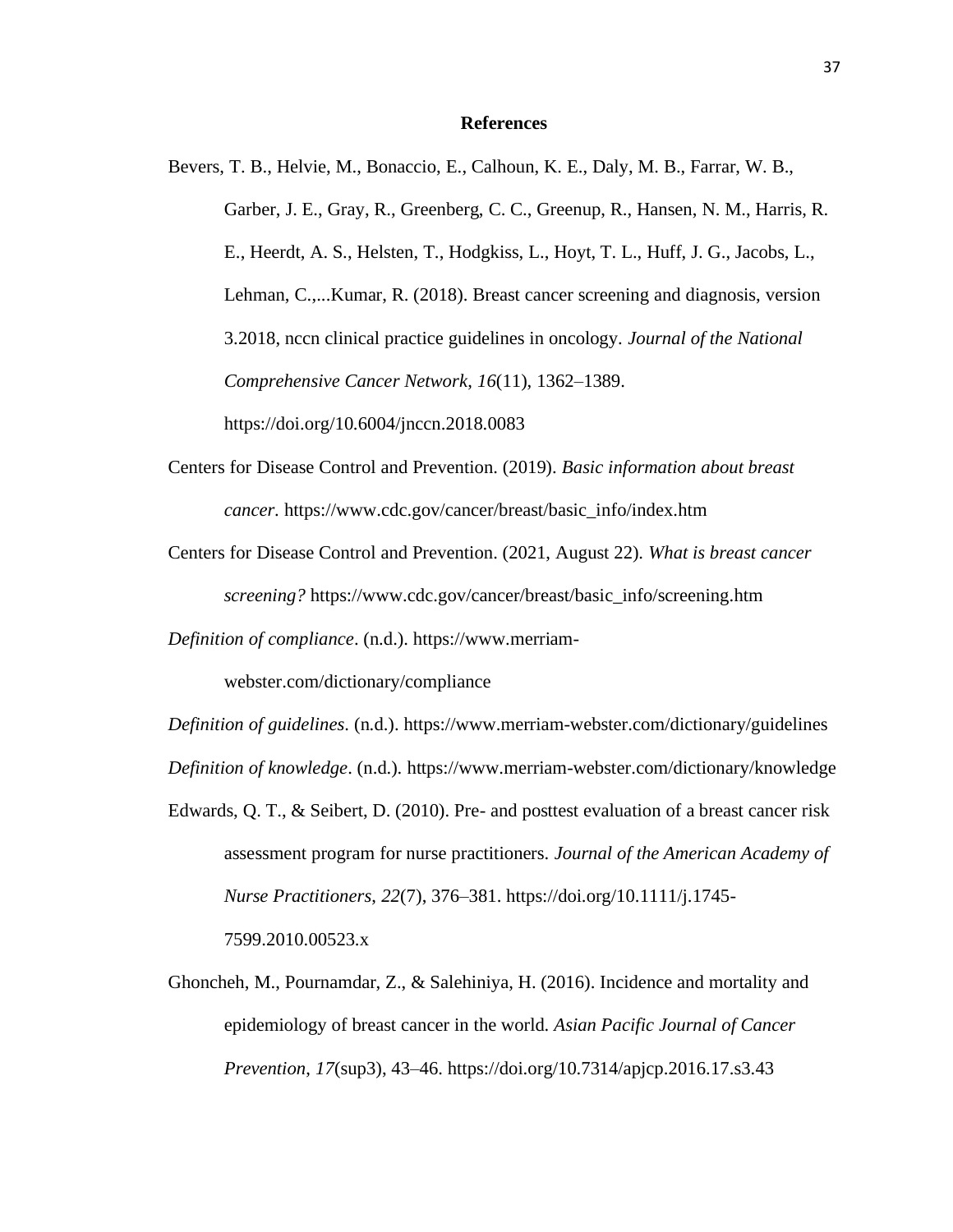- Haas, J. S., Sprague, B. L., Klabunde, C. N., Tosteson, A. A., Chen, J. S., Bitton, A., Beaber, E. F., Onega, T., Kim, J. J., MacLean, C. D., Harris, K., Yamartino, P., Howe, K., Pearson, L., Feldman, S., Brawarsky, P., & Schapira, M. M. (2015). Provider attitudes and screening practices following changes in breast and cervical cancer screening guidelines. *Journal of General Internal Medicine*, *31*(1), 52–59.<https://doi.org/10.1007/s11606-015-3449-5>
- *Health care provider*. (n.d.). [https://www.tabers.com/tabersonline/view/Tabers-](https://www.tabers.com/tabersonline/view/Tabers-Dictionary/761319/all/primary%20care%20provider#7)[Dictionary/761319/all/primary%20care%20provider#7](https://www.tabers.com/tabersonline/view/Tabers-Dictionary/761319/all/primary%20care%20provider#7)
- Jin, J. (2014). Breast cancer screening: Benefits and harms. *JAMA*, *312*(23), 2585. <https://doi.org/10.1001/jama.2014.13195>
- Madanat, H., & Merrill, R. M. (2002). Breast cancer risk-factor and screening awareness among women nurses and teachers in amman, jordan. *Cancer Nursing*, *25*(4), 276–282.<https://doi.org/10.1097/00002820-200208000-00003>
- Magnus, M. C., Ping, M., Shen, M., Bourgeois, J., & Magnus, J. H. (2011). Effectiveness of mammography screening in reducing breast cancer mortality in women aged 39–49 years: A meta-analysis. *Journal of Women's Health*, *20*(6), 845–852. <https://doi.org/10.1089/jwh.2010.2098>
- Monticciolo, D. L., Newell, M. S., Hendrick, R., Helvie, M. A., Moy, L., Monsees, B., Kopans, D. B., Eby, P. R., & Sickles, E. A. (2017). Breast cancer screening for average-risk women: Recommendations from the acr commission on breast imaging. *Journal of the American College of Radiology*, *14*(9), 1137–1143. <https://doi.org/10.1016/j.jacr.2017.06.001>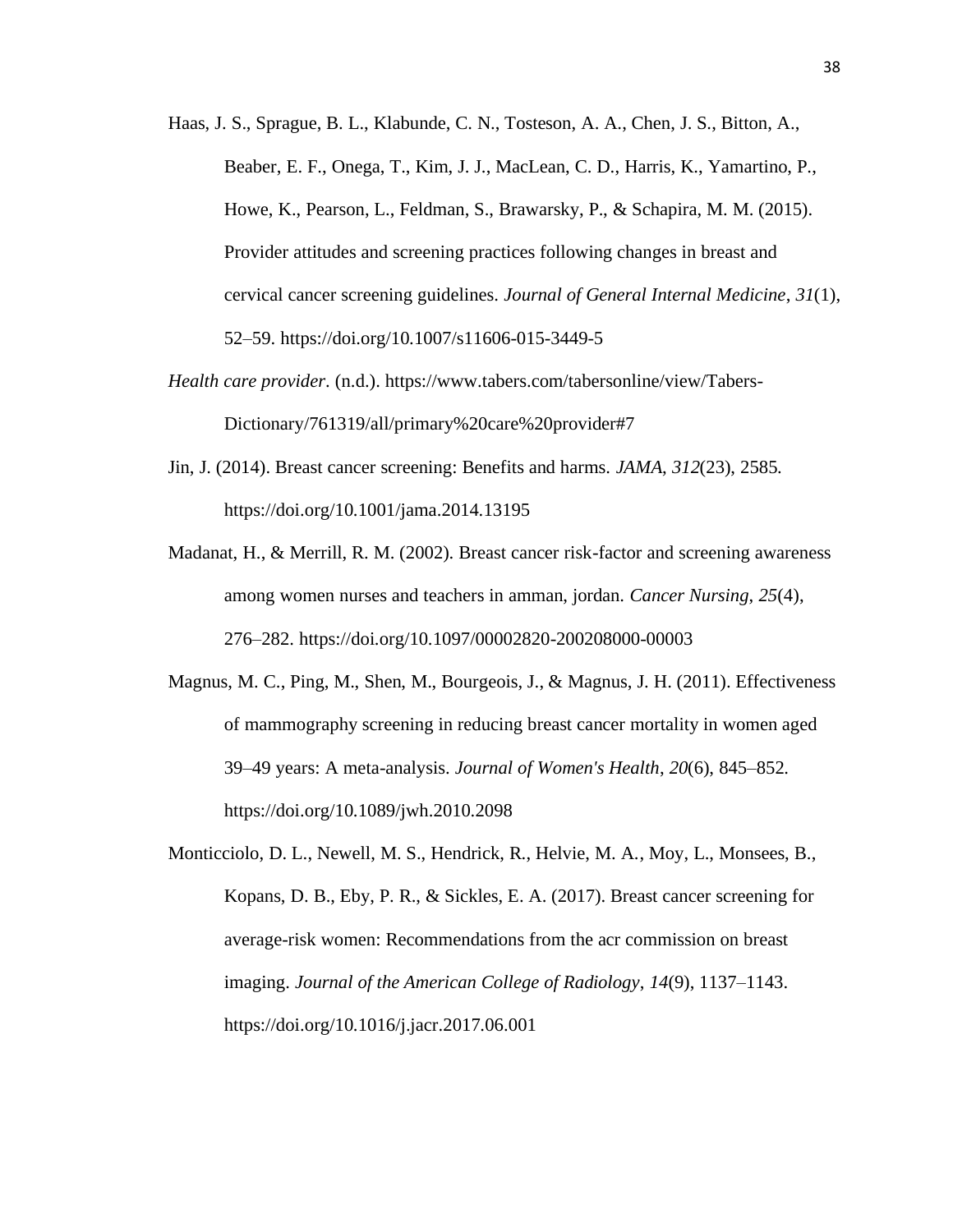- Moran, K. J., Burson, R., & Conrad, D. (2019). *The Doctor of Nursing practice project: A framework for success* (3rd ed.). Jones & Bartlett Learning.
- Nelson, H. D., Pappas, M., Cantor, A., Griffin, J., Daeges, M., & Humphrey, L. (2016). Harms of breast cancer screening: Systematic review to update the 2009 U.S preventive services task force recommendation. *Annals of Internal Medicine*, *164*(4), 256.<https://doi.org/10.7326/m15-0970>
- Radhakrishnan, A., Nowak, S. A., Parker, A. M., Visvanathan, K., & Pollack, C. (2017). Physician breast cancer screening recommendations following guideline changes. *JAMA Internal Medicine*, *177*(6), 877.

<https://doi.org/10.1001/jamainternmed.2017.0453>

- Siu, A. L. (2016). Screening for breast cancer: U.S. preventive services task force recommendation statement. *Annals of Internal Medicine*, *164*(4), 279. <https://doi.org/10.7326/m15-2886>
- Tolga Taner, M., Sezen, B., & Antony, J. (2007). An overview of six sigma applications in healthcare industry. *International Journal of Health Care Quality Assurance*, *20*(4), 329–340.<https://doi.org/10.1108/09526860710754398>

*Uscs data visualizations*. (n.d.).<https://gis.cdc.gov/Cancer/USCS/#/AtAGlance>

World Health Organization:( 2019, July 12). *Cancer*. Who.int; World Health

Organization: WHO. [https://www.who.int/health-topics/cancer#tab=tab\\_1](https://www.who.int/health-topics/cancer#tab=tab_1)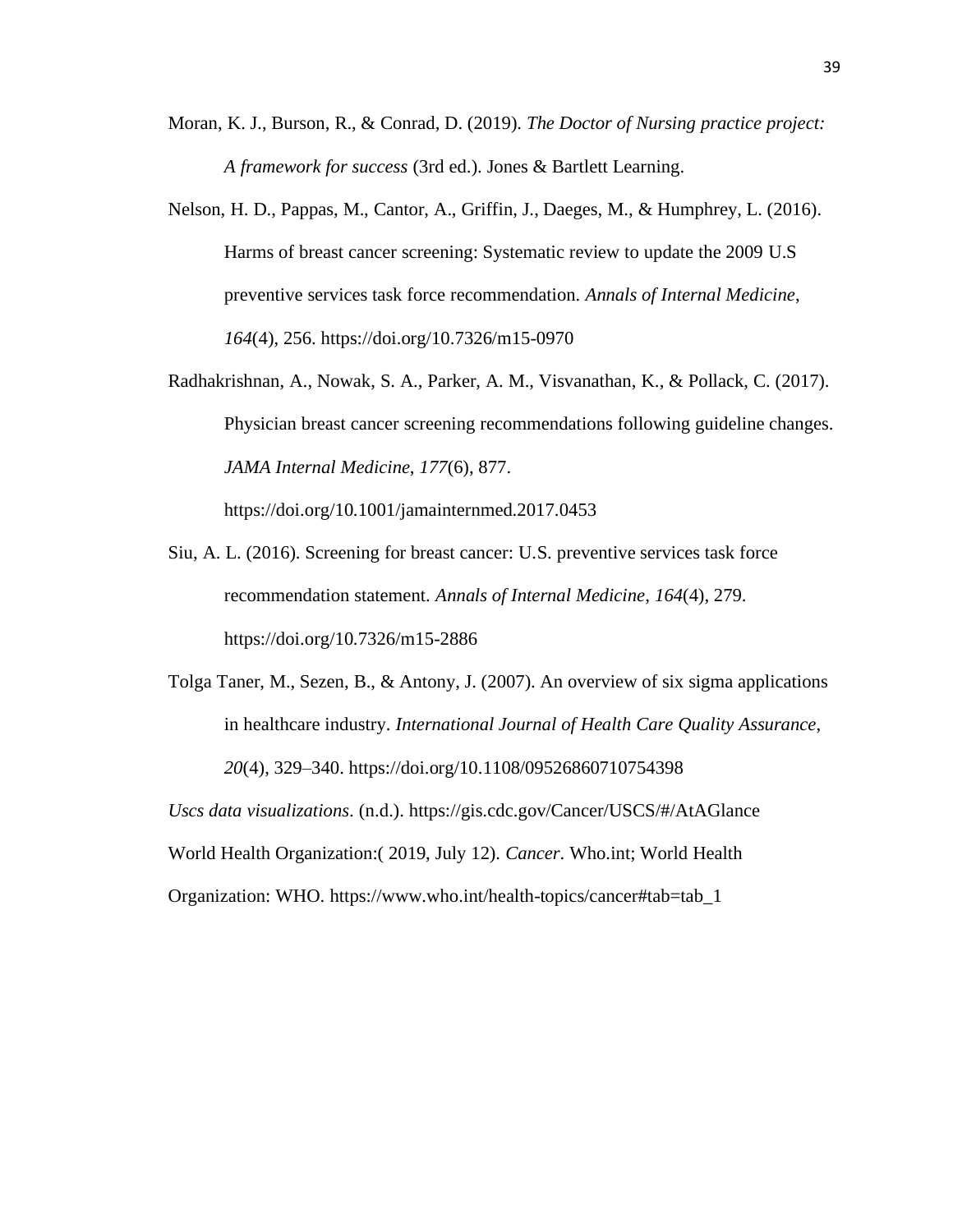## Appendix A

## Search Strategy Key Terms and Map

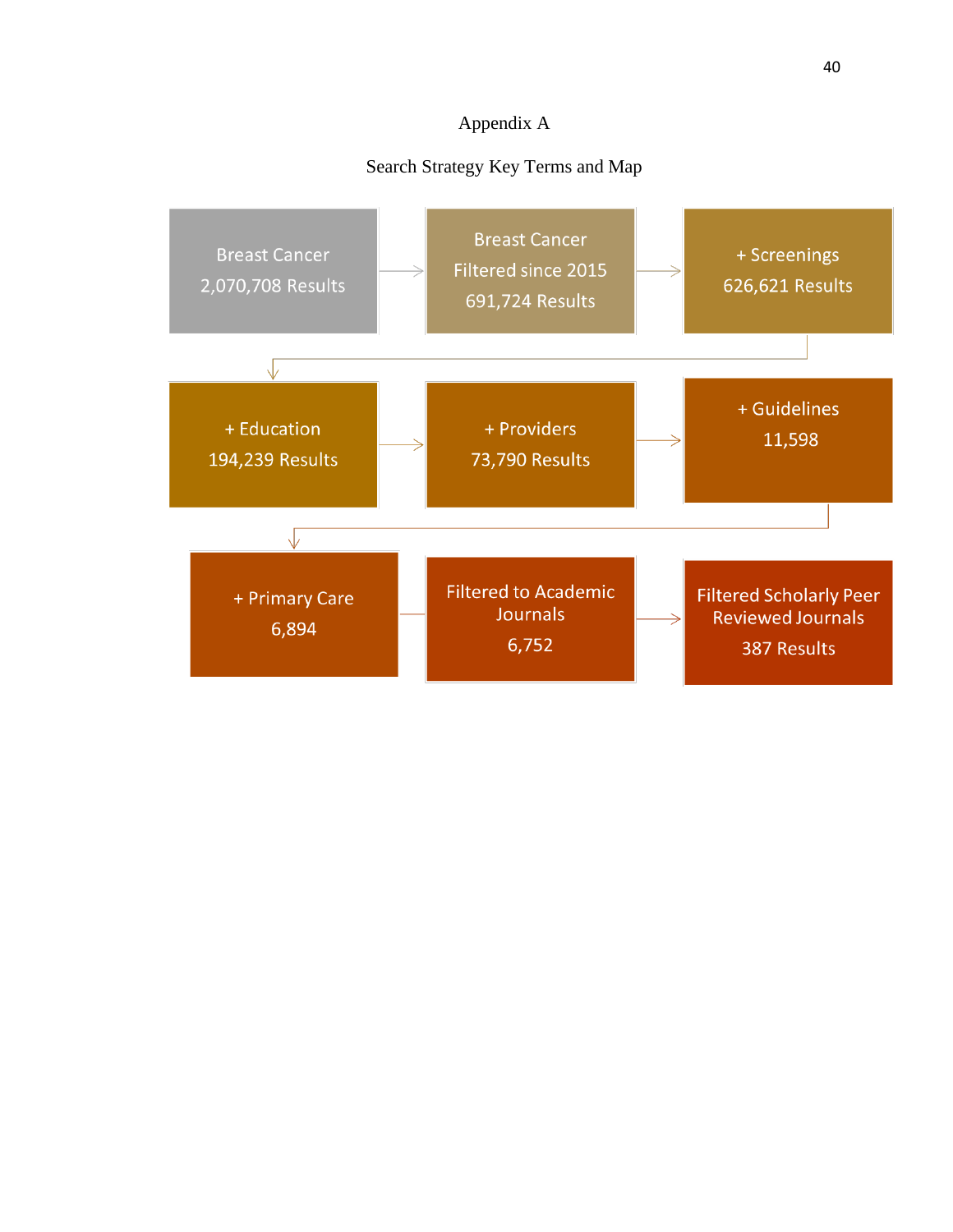Appendix B

IRB Approval

The Mississippi University Provost and Vice President for Academic Affairs 1100 College St. MUW-1603 Columbus, MS 39701-5800 for Women  $(662)$  329-7142 A Tradition of Excellence for Women and Men (662) 329-7141 Fax

www.muw.edu

March 26, 2021

aalester@muw.edu

Dear Dr. Lester:

I am pleased to inform you that the members of the Institutional Review Board (IRB) have reviewed the following proposed research and have approved it as submitted:

| Name of Study:                   | Improving health care provider knowledge and compliance<br>of breast cancer screenings |
|----------------------------------|----------------------------------------------------------------------------------------|
| <b>Research Faculty/Advisor:</b> | Alena Lester                                                                           |
| Investigators:                   | Jalisha Brown                                                                          |

I wish you much success in your research.

Sincerely,

Scott Jollison

Scott Tollison, Ph.D. Provost and Vice President for Academic Affairs

ST/tc

pc: Irene Pintado, Institutional Review Board Chairman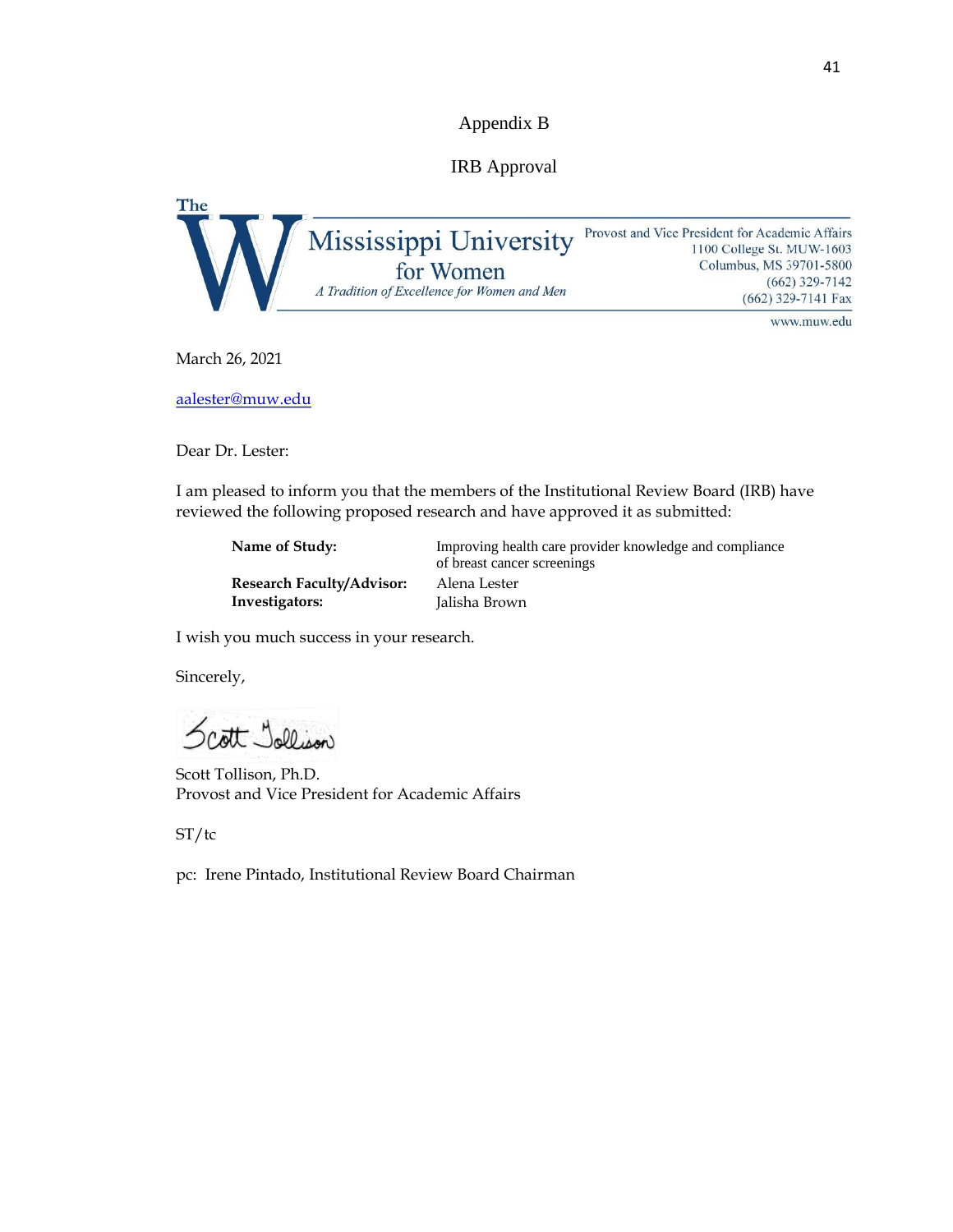#### Appendix C

## **IMPROVING HEALTH CARE PROVIDER KNOWLEDGE AND COMPLIANCE**

#### **OF BREAST CANCER SCREENINGS**

Pre-Test

#### **Introduction**

Dear participant,

My name is Jalisha Brown. I am a DNP (Doctor of Nursing Practice) student at The Mississippi University for Women, and I invite you to participate in my practice improvement project. Participation is strictly voluntary. Completion and submission of the pretest imply consent to participate in the study. The purpose of this pretest is to evaluate your knowledge of breast cancer screenings. All submissions will be anonymous. Results of this pretest will be utilized to determine health care providers' current knowledge base of breast cancer screenings. This pretest will be followed by either an in-person educational session or a recorded zoom video, an educational PowerPoint, a posttest immediately following the educational session, and a self-report practice change questionnaire in one month. Thank you for your participation.

#### **Pre-test**

1. It is recommended that a patient should have their first mammogram at age.

- a) 30
- b) 40
- c) 50
- d) 35

2. What guidelines do you use in your day-to-day clinical practice when screening for breast cancer?

- a) ACOG
- b) USPSTF
- c) ACS
- d) NCCN

3. How often, if at all, should women check their breasts for possible signs and symptoms of breast cancer?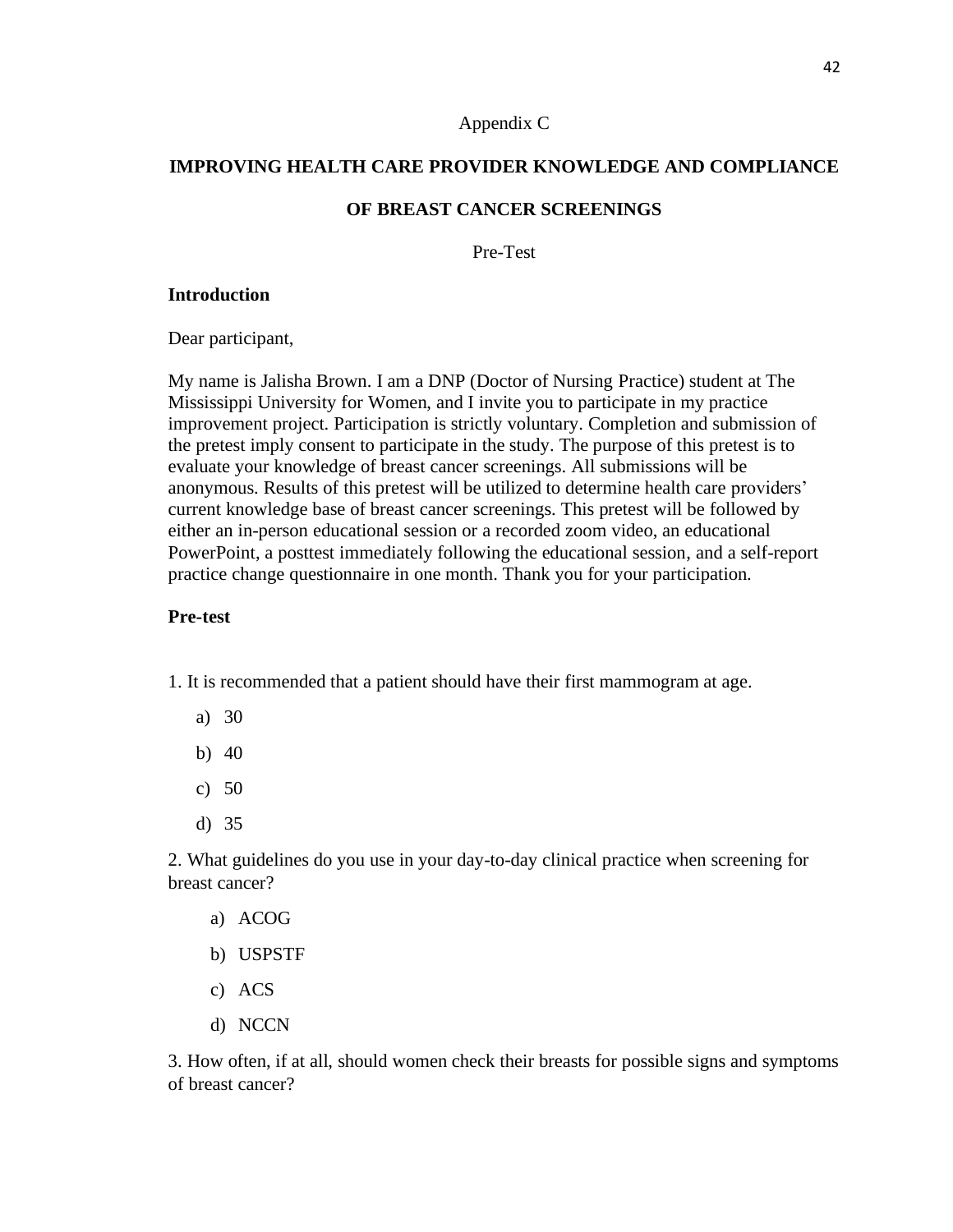- a) At least once a month
- b) Everyday
- c) Once a year
- d) Once every six months
- 4. What are known risk factors for developing breast cancer? (Select all that apply)
	- a) Age
	- b) Genetics
	- c) Drinking alcohol
	- d) Radiation to Chest or Face Before Age 30
- 5. Are mammograms still needed after menopause?
	- a) Yes
	- b) No
- 6. Can men get breast cancer?
	- a) Yes
	- b) No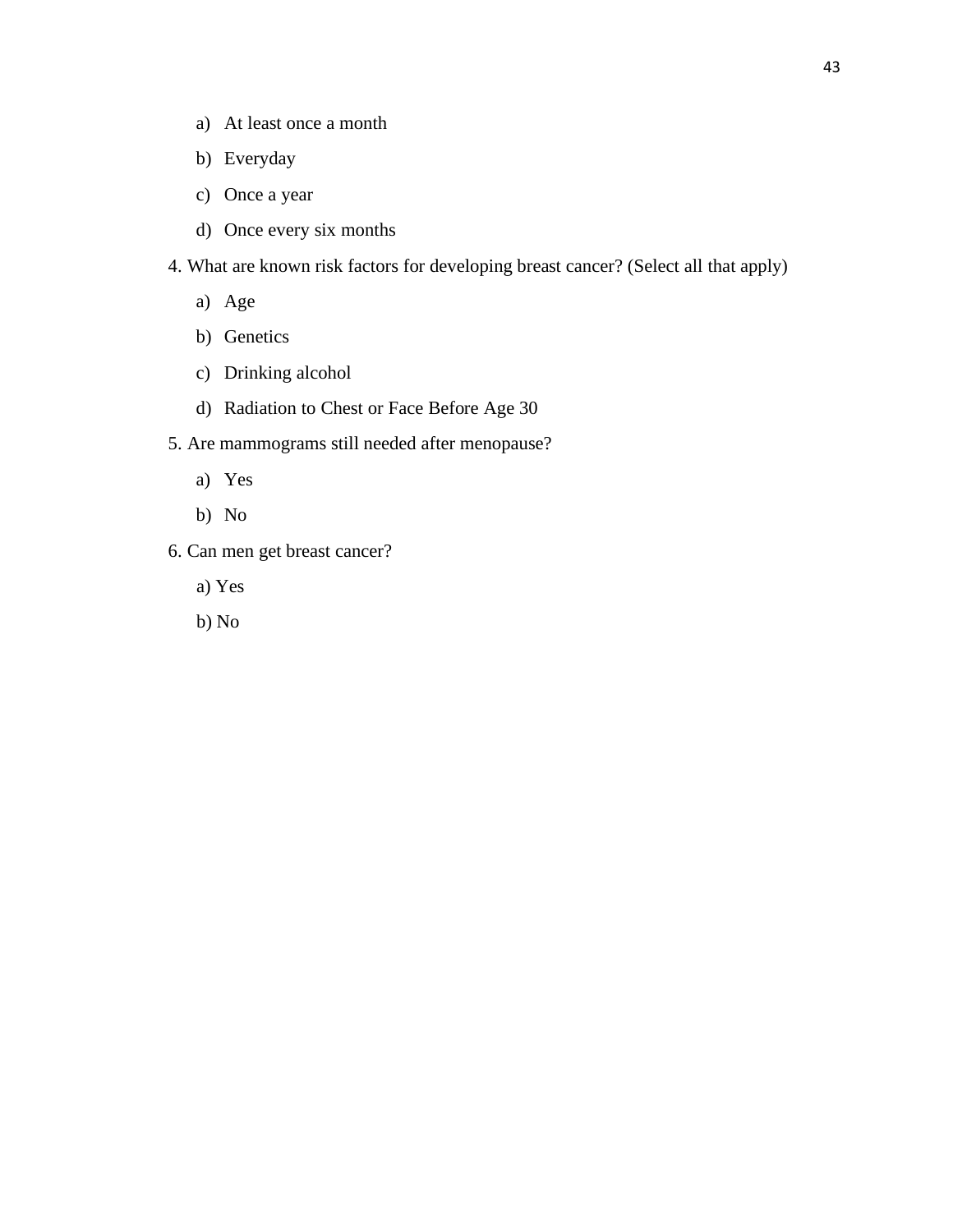#### **Appendix D**

## **IMPROVING HEALTH CARE PROVIDER KNOWLEDGE AND COMPLIANCE**

#### **OF BREAST CANCER SCREENINGS**

**Post-Test** 

#### **Introduction**

Dear Participant,

My name is Jalisha Brown, I am a DNP student at The Mississippi University for Women. By now you should have taken the pretest, watched the record educational session, received the educational PowerPoint to go along with the presentation, and have to refer back to in your clinical practice. Please complete this posttest after you watch the presentation and in one month, I will be sending out a self-report practice change questionnaire. Thank you for participating.

#### **Post-Test**

**1.** How many women in the United States will develop breast cancer in their lifetime a) 17%

b) 24%

c) 50%

d) 13%

2. A patient presents to the clinic with a history of breast cancer, what diagnostics should

be considered when screening this patient?

- a) Diagnostic Mammogram
- b) Breast Ultrasound
- c) Breast MRI
- d) All the Above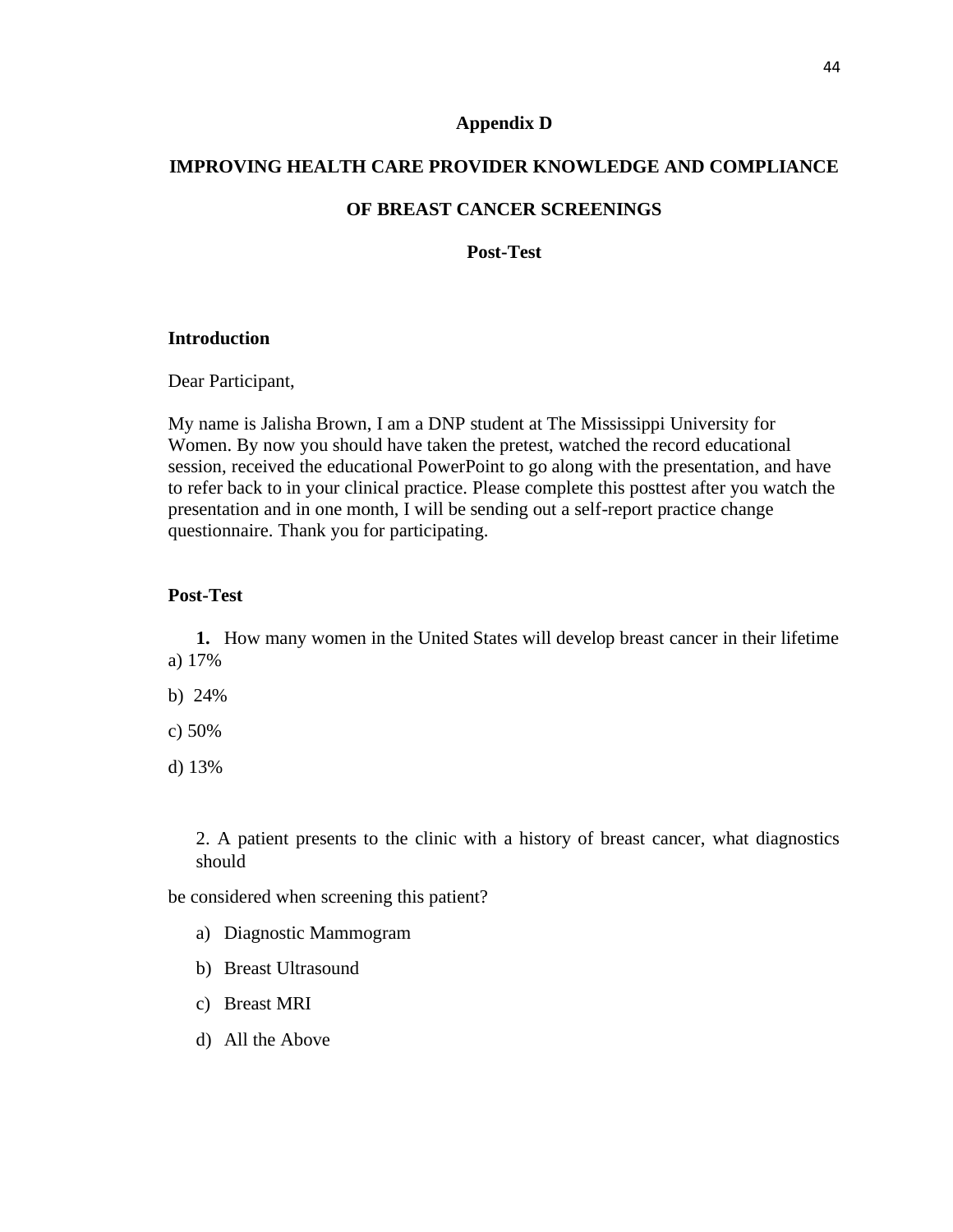- 3. What screening tests are available to men with suspected breast cancer?
- a) Ultrasound
- b) Mammogram
- c) Biopsy
- d) All the Above
- 4. What is the difference between screening mammography and diagnostic mammography?
- 5. Do you plan to make a practice change for screenings of breast cancer based on the presentation?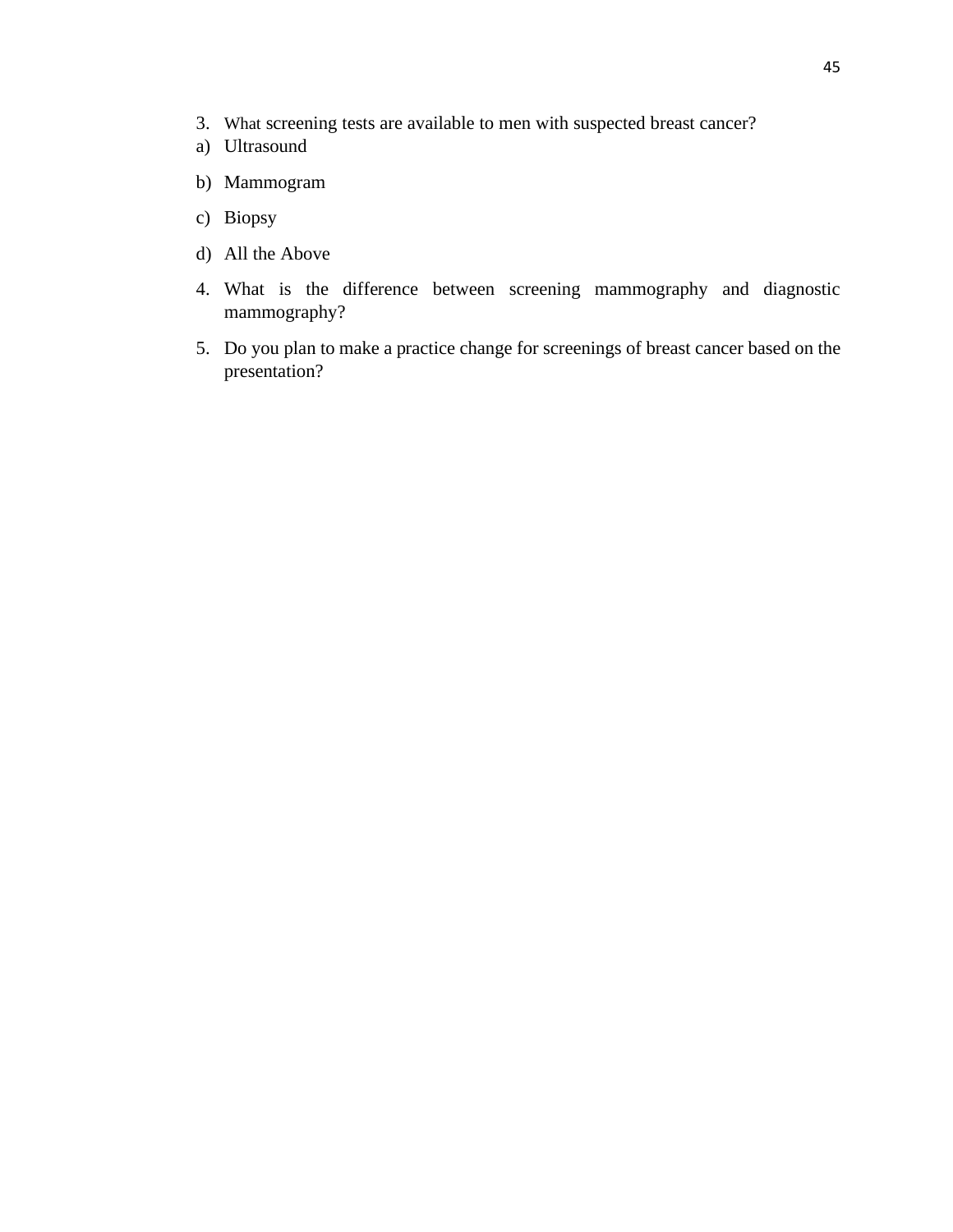#### **Appendix E**

## **IMPROVING HEALTH CARE PROVIDER KNOWLEDGE AND COMPLIANCE**

#### **OF BREAST CANCER SCREENINGS**

#### **Self-report Evaluation**

#### **Introduction**

Dear Participant,

This questionnaire is to evaluate whether you applied your knowledge of breast cancer screening to your everyday practice after the educational session that you participated in 1 month ago. Responses to this questionnaire will be utilized to determine the effectiveness of a practice improvement project for completion of my Doctor of Nursing Practice (DNP) degree. Participation is strictly voluntary. Completion and submission of this questionnaire imply consent to participate in the study. You may choose to withdraw from the study at any time before submission. All submissions will be anonymous. Thank you for your participation.

#### **Evaluation**

- 1. Have you made a practice change regarding breast cancer screening since the presentation?
- a) Yes
- b) No
- 2. I ordered routine mammograms on patients of the correct age per the guideline that I follow.
	- a) Yes
	- b) No
- 3. I ordered a diagnostic mammogram or another imaging study of the breast when a patient had a breast complaint or abnormal screening mammogram?
	- a) Yes
	- b) No

a) Yes

4. I educated patients on the importance of monthly self-breast exams.

 $46$